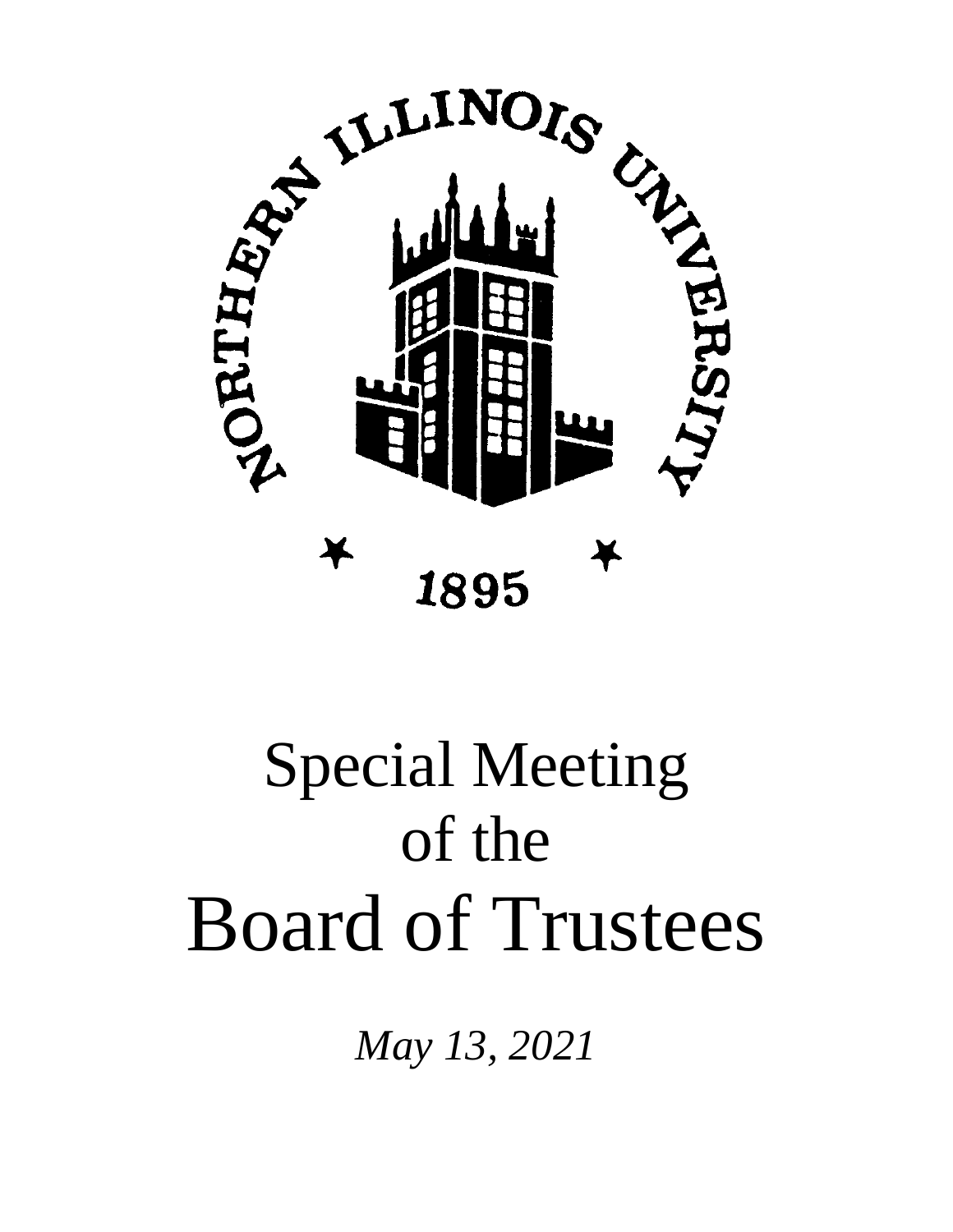# **Special Meeting of the BOARD OF TRUSTEES OF NORTHERN ILLINOIS UNIVERSITY 1:45 p.m. – Thursday – May 13, 2021 This Special BOT meeting is being conducted through video conferencing communications and is being conducted pursuant to Section 6 of Executive Order 2020-7 (Suspending OMA requirements of in person attendance by**

**members of a public body).**



| 1. Call to Order and Roll Call                                                                                              |
|-----------------------------------------------------------------------------------------------------------------------------|
| 2. Verification of Quorum and Appropriate Notification of Public Meeting                                                    |
|                                                                                                                             |
|                                                                                                                             |
| 5. Chair's Comments/Announcements                                                                                           |
| 6. Public Comment*                                                                                                          |
| 7. President's Report No. 150<br>a. Collective Bargaining Agreement for the International Brotherhood of Electrical Workers |
| 8. Other Matters                                                                                                            |
| 9. Next Meeting Date                                                                                                        |

- 10. Closed Session
- 11. Adjournment

\*Individuals wishing to make an appearance before the Board should consult the *[Bylaws of the Board of](http://www.niu.edu/board/bylaws/index.shtml)  [Trustees of Northern Illinois University,](http://www.niu.edu/board/bylaws/index.shtml) Article II, Section 4 – Appearances before the Board.* Appearance request forms can be completed [online](https://www.niu.edu/board/meetings/appearance-request.shtml) in advance of the meeting or will be available in the Board Room the day of the meeting. For more information contact Crystal Doyle [ccoppel@niu.edu.](mailto:ccoppel@niu.edu)

**Anyone needing special accommodations to participate in the NIU Board of Trustees meetings should contact Crystal Doyle, [ccoppel@niu.edu](mailto:ccoppel@niu.edu) or (815) 753-1273, as soon as possible.**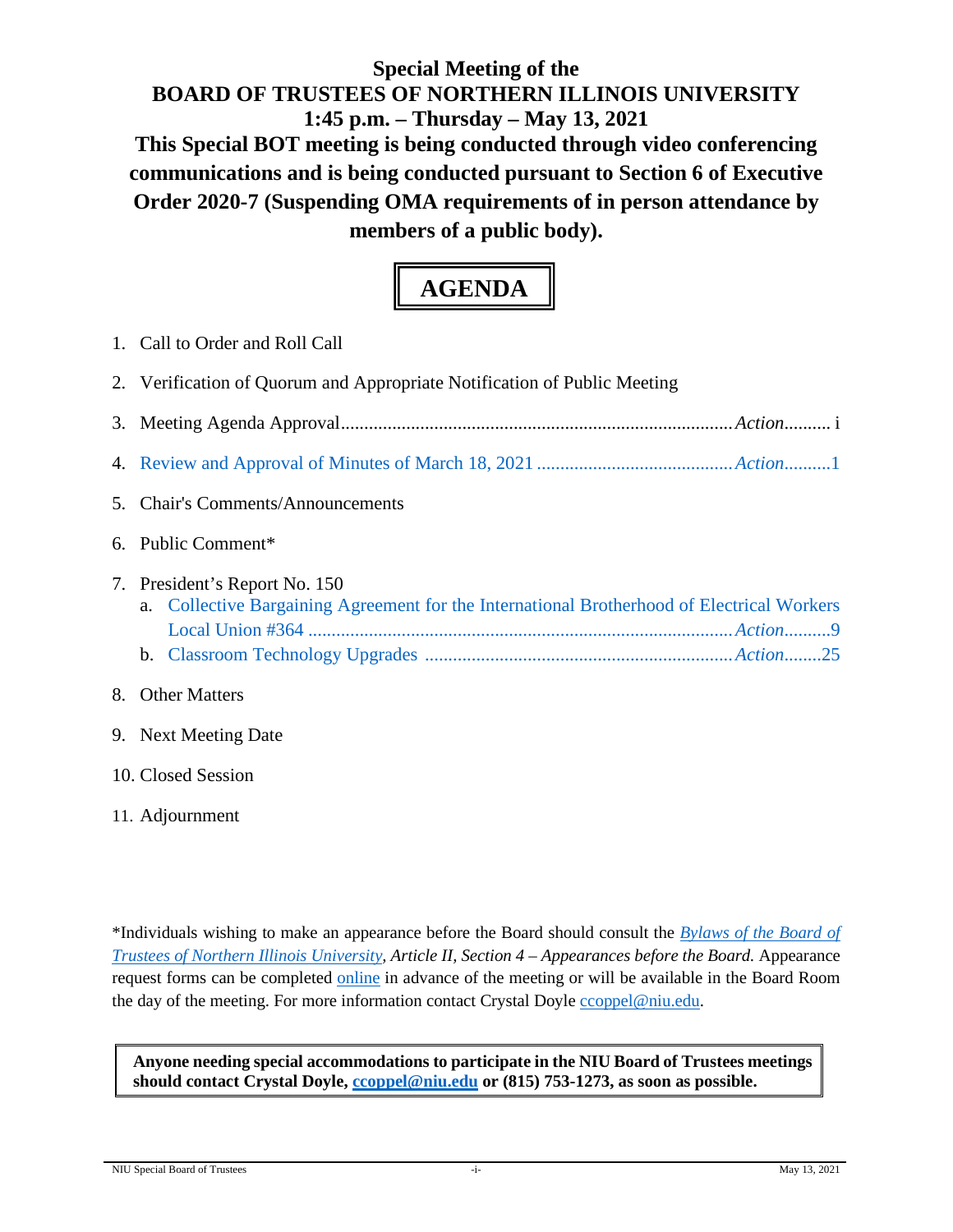#### Minutes of the **Board of Trustees of Northern Illinois University Regular Meeting** March 18, 2021

#### <span id="page-2-0"></span>**CALL TO ORDER AND ROLL CALL**

The meeting was called to order at 9:00 a.m. by Board Chair Dennis Barsema virtually. This regular meeting was conducted through video conferencing communications pursuant to Section 6 of Executive Order 2020-7 (Suspending Open Meetings Act requirements of in person attendance by members of a public body). Recording Secretary Crystal Doyle conducted a roll call.

| Trustee Rita Athas: Present       | Trustee John Butler: Present        |
|-----------------------------------|-------------------------------------|
| Trustee Montel Gayles: Present    | Trustee Veronica Herrero: Present   |
| Trustee Bob Pritchard: Present    | Trustee Aidan Shields: Present      |
| Vice Chair Eric Wasowicz: Present | Board Chair Dennis Barsema: Present |

All members of the Board of Trustees were present.

Also present: President Lisa Freeman; Vice President and General Counsel and Board Parliamentarian Bryan Perry; Chief of Staff and Board Liaison Matt Streb; Executive Vice President and Provost Beth Ingram; Vice President for Administration and Finance and Chief Financial Officer Sarah Chinniah; Vice President for Enrollment Management, Marketing and Communications Sol Jensen; Vice President for Research and Innovation Partnerships Jerry Blazey; Vice President for Academic Diversity, Equity and Inclusion and Interim Chief Human Resources Officer Vernese Edghill-Walden; Associate Vice President for Information Technology Matt Parks; Vice President for University Advancement Catherine Squires; Associate Vice President for Student Affairs and Dean of Students Kelly Wesener-Michael; Executive Director for Center of Innovative Technology and Learning Jason Rhode; Associate Professor in the Department of Engineering Technology Shanthi Muthuswamy; President of Longhouse Capital Michael Boisvert; and University Advisory Council (UAC) Representatives Greg Beyer, Cathy Doederlein, Katy Jaekel, Natasha Johnson, Sarah Marsh, and Kendall Thu.

#### **VERIFICATION OF QUORUM AND APPROPRIATE NOTICE OF PUBLIC MEETING**

General Counsel Perry indicated that appropriate notification of the meeting has been provided pursuant to the Illinois Open Meetings Act. Mr. Perry also advised that a quorum was present.

#### **MEETING AGENDA APPROVAL**

Chair Barsema asked for a motion to approve the meeting agenda. Vice Chair Wasowicz so moved, and Trustee Gayles seconded.

Chair Barsema asked Ms. Doyle to conduct a roll call vote.

| Trustee Rita Athas: Yes       | Trustee John Butler: Yes        |
|-------------------------------|---------------------------------|
| Trustee Montel Gayles: Yes    | Trustee Veronica Herrero: Yes   |
| Trustee Bob Pritchard: Yes    | Trustee Aidan Shields: Yes      |
| Vice Chair Eric Wasowicz: Yes | Board Chair Dennis Barsema: Yes |
| The motion was approved.      |                                 |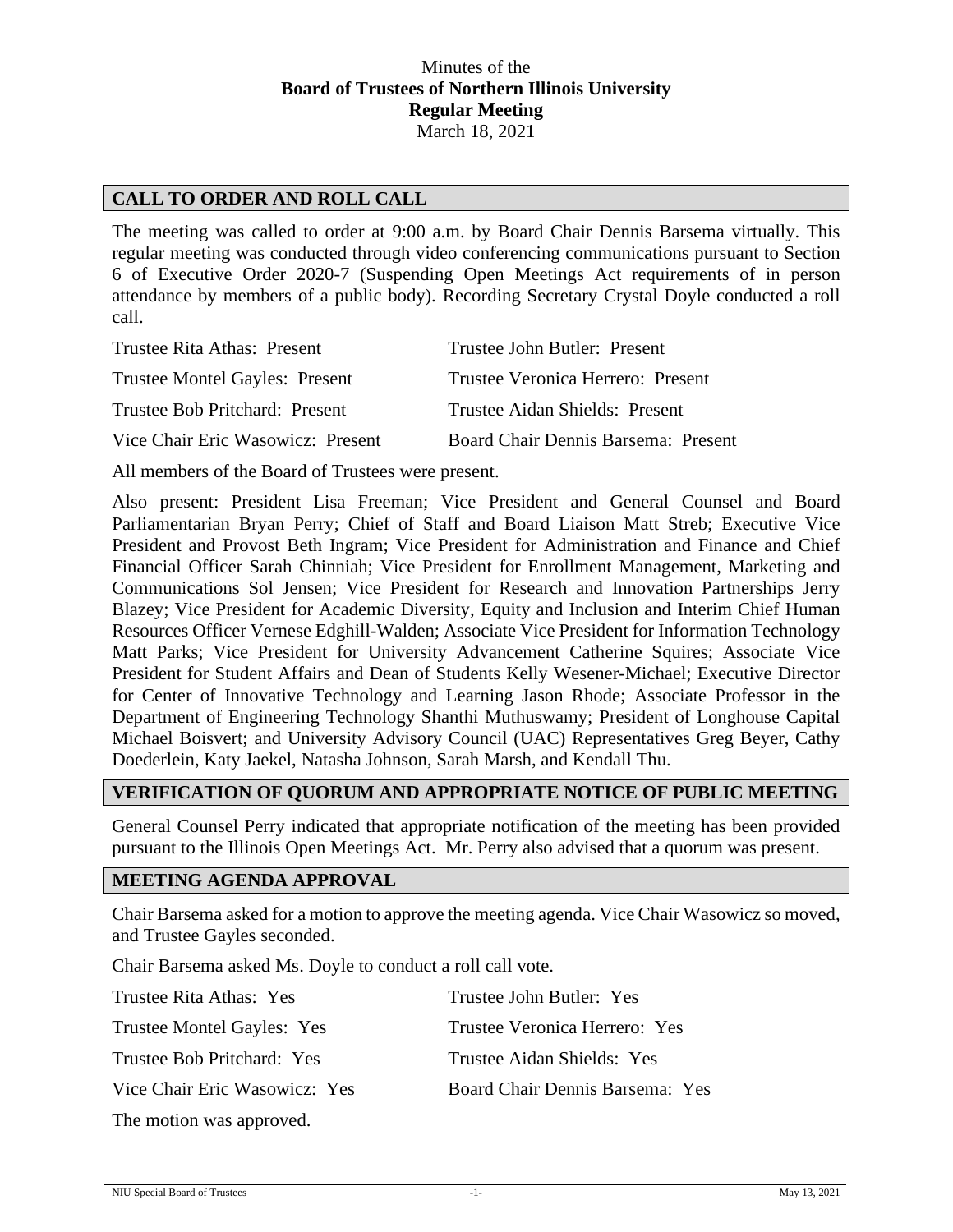Chair Barsema asked for a motion to amend that motion, in order to approve a consent agenda for action items 8.a.1., 8.a.2., and 8.a.3. Trustee Pritchard so moved, and Trustee Athas seconded.

Chair Barsema asked Ms. Doyle to conduct a roll call vote.

| Trustee Rita Athas: Yes       | Trustee John Butler: Yes        |
|-------------------------------|---------------------------------|
| Trustee Montel Gayles: Yes    | Trustee Veronica Herrero: Yes   |
| Trustee Bob Pritchard: Yes    | Trustee Aidan Shields: Yes      |
| Vice Chair Eric Wasowicz: Yes | Board Chair Dennis Barsema: Yes |
| The motion was approved.      |                                 |

#### **REVIEW AND APPROVAL OF MINUTES OF FEBRUARY 18, 2021**

Chair Barsema asked for a motion to approve the minutes of February 18, 2021. Trustee Gayles so moved, and Vice Chair Wasowicz seconded.

Chair Barsema asked Ms. Doyle to conduct a roll call vote.

| Trustee Rita Athas: Yes       | Trustee John Butler: Yes        |
|-------------------------------|---------------------------------|
| Trustee Montel Gayles: Yes    | Trustee Veronica Herrero: Yes   |
| Trustee Bob Pritchard: Yes    | Trustee Aidan Shields: Yes      |
| Vice Chair Eric Wasowicz: Yes | Board Chair Dennis Barsema: Yes |

The motion was approved.

#### **CHAIR'S COMMENTS/ANNOUNCEMENTS**

Chair Barsema welcomed the members of the University Advisory Council who were present and asked for their comments.

UAC Representative Thu thanked the trustees for their appreciation and support of sabbatical leaves and noted their importance and how they benefit the university and the students. Thu also thanked everyone who played a part in getting a vaccine clinic here on campus. He also extended his support on President Freeman's presidential contract extension. Finally, Thu thanked Chief Thomas Phillips for all that he has done for NIU and congratulate him in his upcoming retirement in April.

UAC Representative Marsh showed support for President Freeman's presidential contract extension. Marsh thanked President Freeman and the trustees on all their hard work over the past year.

UAC Representative Jaekel showed appreciation and thanked the trustees and President Freeman for their wonderful leadership and getting the university through a very tough year.

UAC Representative Doederlein shared that the SPS council is very supportive of President Freeman's presidential contract extension and is very thankful to the trustees for bringing this forward.

UAC Representative Johnson shared that the Operating Staff Council is very happy that the trustees are moving forward with President Freeman's presidential contract extension.

Chair Barsema congratulated the NIU Indoor Track Team and the Woman's Cross-Country Team on their MAC Championship. He further welcomed Rashon Burno as the new Men's Basketball Head Coach and welcomed him to the Huskie family.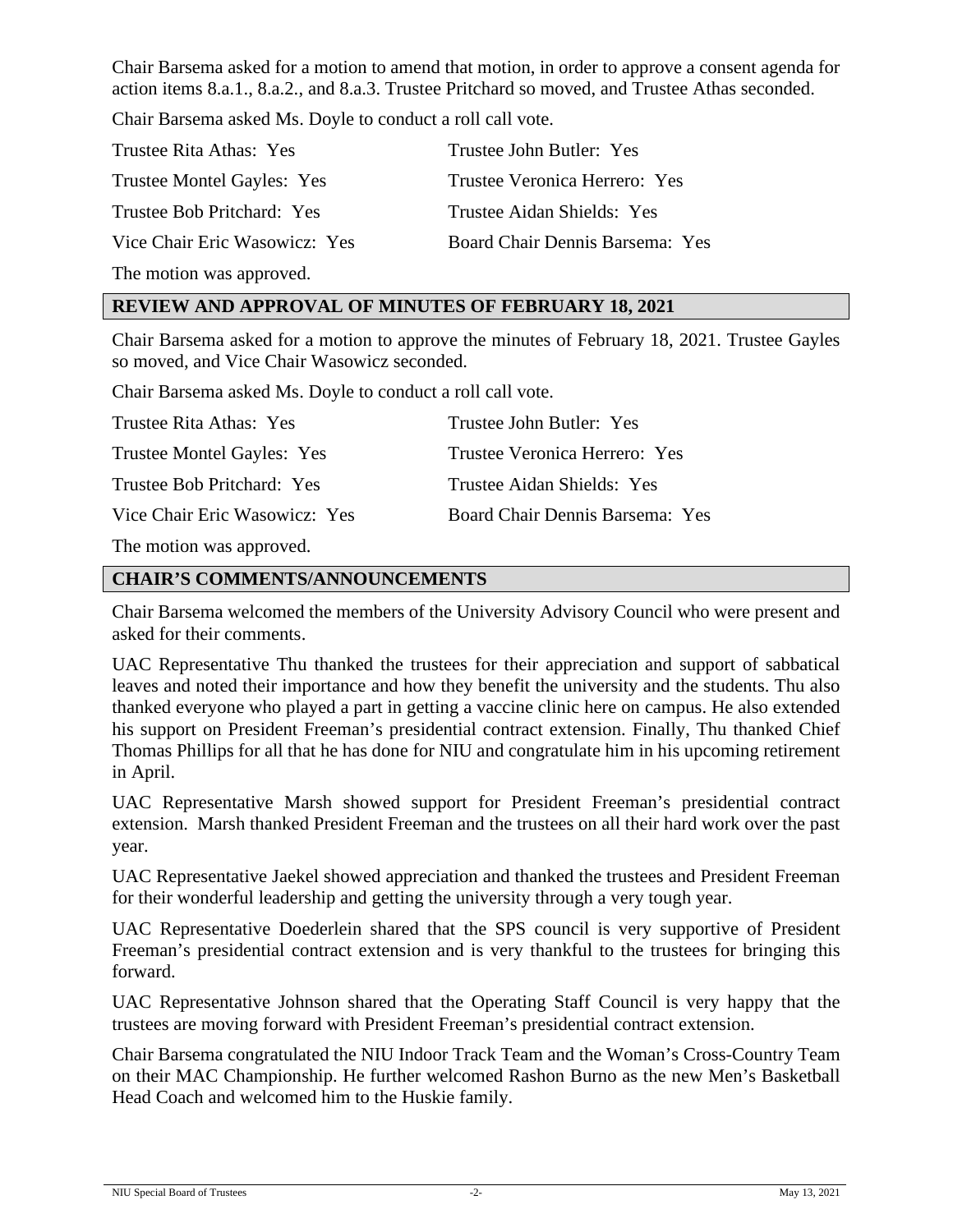Chair Barsema thanked our Huskie family for working together to follow the Protecting the Pack pledge. He noted that it has been a great way to protect our students, faculty, staff, and our campus during this tough time.

Chair Barsema mentioned that the trustees are excited to honor the 2020 and 2021graduates this June during the outdoor commencement ceremonies. Chair Barsema thanked Executive Vice President and Provost Beth Ingram and all that are involved in making the decision to go forward with this event and for all of the planning that goes into it.

Chair Barsema showed appreciation for Chief Thomas Phillips for all that he has done for the university and thanked him for his years of service. He continued that he has enjoyed working with Chief Phillips over the years and wishes him the best in his upcoming retirement.

# **PUBLIC COMMENT**

Chair Barsema introduced the public comment portion of the meeting. General Counsel Perry indicated that Mr. Joe Sener, Ms. Jasmine Sims, Mr. Mike Cullen, and Mr. Roderic Moyer all register to make a public comment. Mr. Joe Sener, Ms. Jasmine Sims, Mr. Mike Cullen, and Mr. Moyer all made public comments.

# **REPORTS OF THE BOARD COMMITTEES AND BOARD LIAISONS**

Chair Barsema reminded everyone that the reports of the Board Committees and the Board Liaisons are information only.

Chair Barsema complimented the NIU Alumni Association on all their hard work on getting volunteers. He further complimented their efforts on hosting the Day of Giving program each year and the Thousands Strong program that was held in November 2020. It was very successful, and he asked Vice President for University Advancement Catherine Squires to comment on the strategy behind it.

Vice President for University Advancement Catherine Squires responded how the Day of Giving came about and how successful it was. She continued that with many of the  $125<sup>th</sup>$  Anniversary events canceled this past year, they decided to hold Thousands Strong around what would have normally been the date of the Red and Black event that happens yearly in the fall. Thousands Strong into a three-day event. The Thousands Strong event raised over \$2 million and surpassed expectations.

# **PRESIDENT'S REPORT NO. 149**

Chair Barsema asked President Freeman to present the President's Report No. 149.

President Freeman took a moment to recognize the Huskie Community for their patience and perseverance this past year while being challenged with the pandemic. She also thanked Dr. Matt Streb, collaborators at Northwestern Medicine and the DeKalb County Public Health Department for working with us on the mitigation strategies, return to campus and events such as commencement. President Freeman recognized Chief Thomas Phillips for his tremendous service to the university and wished him well.

# **UNIVERSITY RECOMMENDATIONS FORWARDED BY THE BOARD COMMITTEES**

President Freeman presented the items that were moved to consent agenda including:

# **Agenda Item 8.a.1. Request for New Minor in Financial Counseling**

# **Agenda Item 8.a.2. Request for New Minor in Sport Analytics**

# **Agenda Item 8.a.3. Request for New Minor in Sport Journalism**

Chair Barsema asked for a motion to approve the consent agenda items. Vice Chair Wasowicz so moved, and Trustee Shields seconded.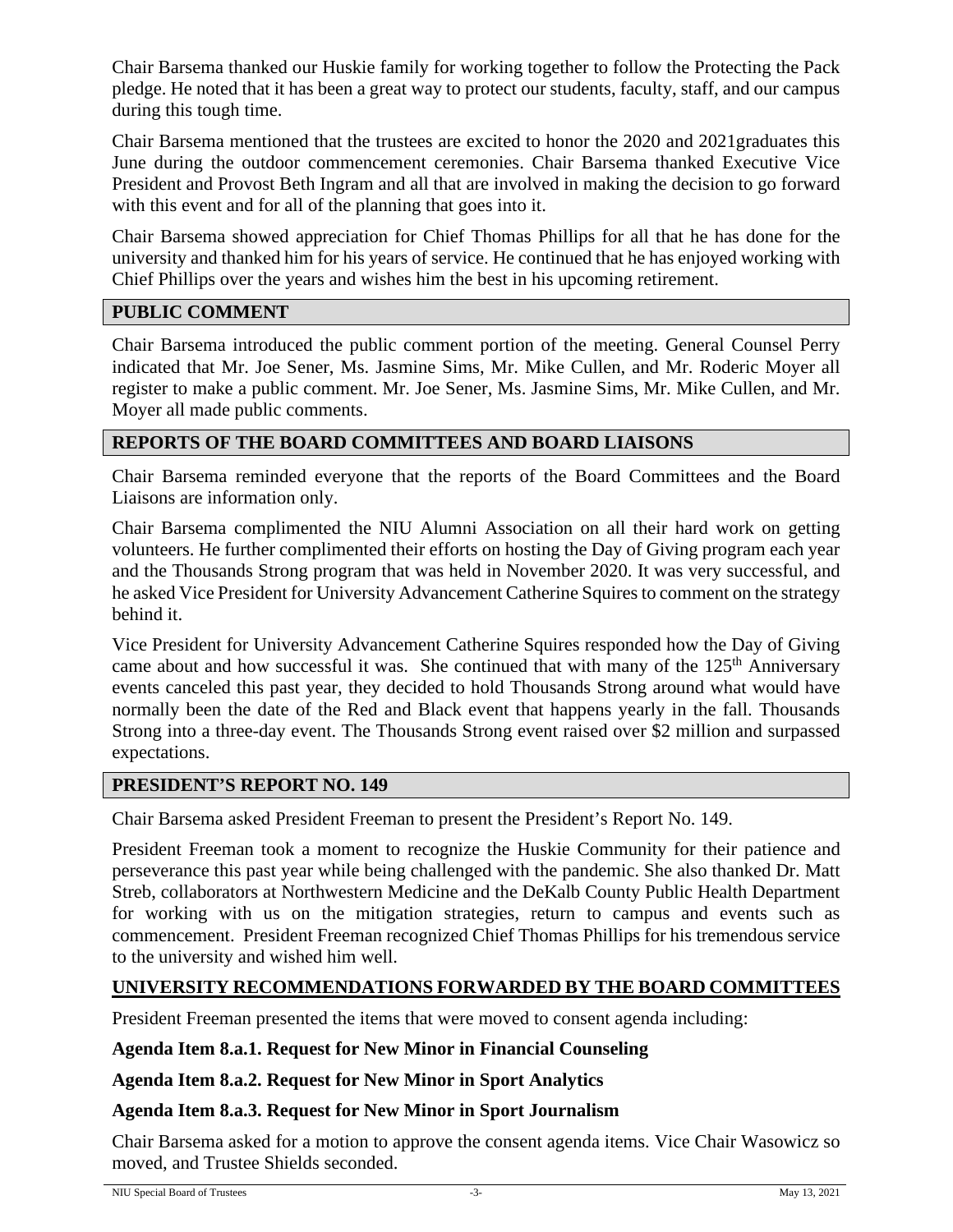Chair Barsema asked Ms. Doyle to conduct a roll call vote.

| Trustee Rita Athas: Yes       | Trustee John Butler: Yes        |
|-------------------------------|---------------------------------|
| Trustee Montel Gayles: Yes    | Trustee Veronica Herrero: Yes   |
| Trustee Bob Pritchard: Yes    | Trustee Aidan Shields: Yes      |
| Vice Chair Eric Wasowicz: Yes | Board Chair Dennis Barsema: Yes |
|                               |                                 |

The motion was approved.

# **Agenda Item 8.a.4. Recommendations for Faculty and Supportive Professional Staff Sabbatical Leaves for the 2021-2022 Academic Year**

President Freeman presented agenda item 8.a.4. for approval.

Chair Barsema asked for a motion to approve item 8.a.4. Trustee Gayles so moved, and Trustee Herrero seconded.

Chair Barsema asked Ms. Doyle to conduct a roll call vote.

| Trustee Rita Athas: Yes       | Trustee John Butler: Yes        |
|-------------------------------|---------------------------------|
| Trustee Montel Gayles: Yes    | Trustee Veronica Herrero: Yes   |
| Trustee Bob Pritchard: Yes    | Trustee Aidan Shields: Yes      |
| Vice Chair Eric Wasowicz: Yes | Board Chair Dennis Barsema: Yes |
| The motion was approved.      |                                 |

# **Agenda Item 8.a.5. Surplus Real Estate Property Determination Hoffman Estates Campus**

President Freeman presented agenda item 8.a.5. for approval.

Chair Barsema asked for a motion to approve item 8.a.5. Trustee Pritchard so moved, and Vice Chair Wasowicz seconded.

Chair Barsema asked Ms. Doyle to conduct a roll call vote.

| Trustee Rita Athas: Yes       | Trustee John Butler: Yes        |
|-------------------------------|---------------------------------|
| Trustee Montel Gayles: Yes    | Trustee Veronica Herrero: Yes   |
| Trustee Bob Pritchard: Yes    | Trustee Aidan Shields: Yes      |
| Vice Chair Eric Wasowicz: Yes | Board Chair Dennis Barsema: Yes |

The motion was approved.

#### **Agenda Item 8.a.6. Fiscal Year 2022 Division of Information Technology Microsoft Enrollment Contract Renewal**

President Freeman presented agenda item 8.a.6. for approval.

Chair Barsema asked for a motion to approve item 8.a.6. Trustee Gayles so moved, and Trustee Athas seconded.

Chair Barsema asked Ms. Doyle to conduct a roll call vote.

| Trustee Rita Athas: Yes       | Trustee John Butler: Yes        |
|-------------------------------|---------------------------------|
| Trustee Montel Gayles: Yes    | Trustee Veronica Herrero: Yes   |
| Trustee Bob Pritchard: Yes    | Trustee Aidan Shields: Yes      |
| Vice Chair Eric Wasowicz: Yes | Board Chair Dennis Barsema: Yes |
| The motion was approved.      |                                 |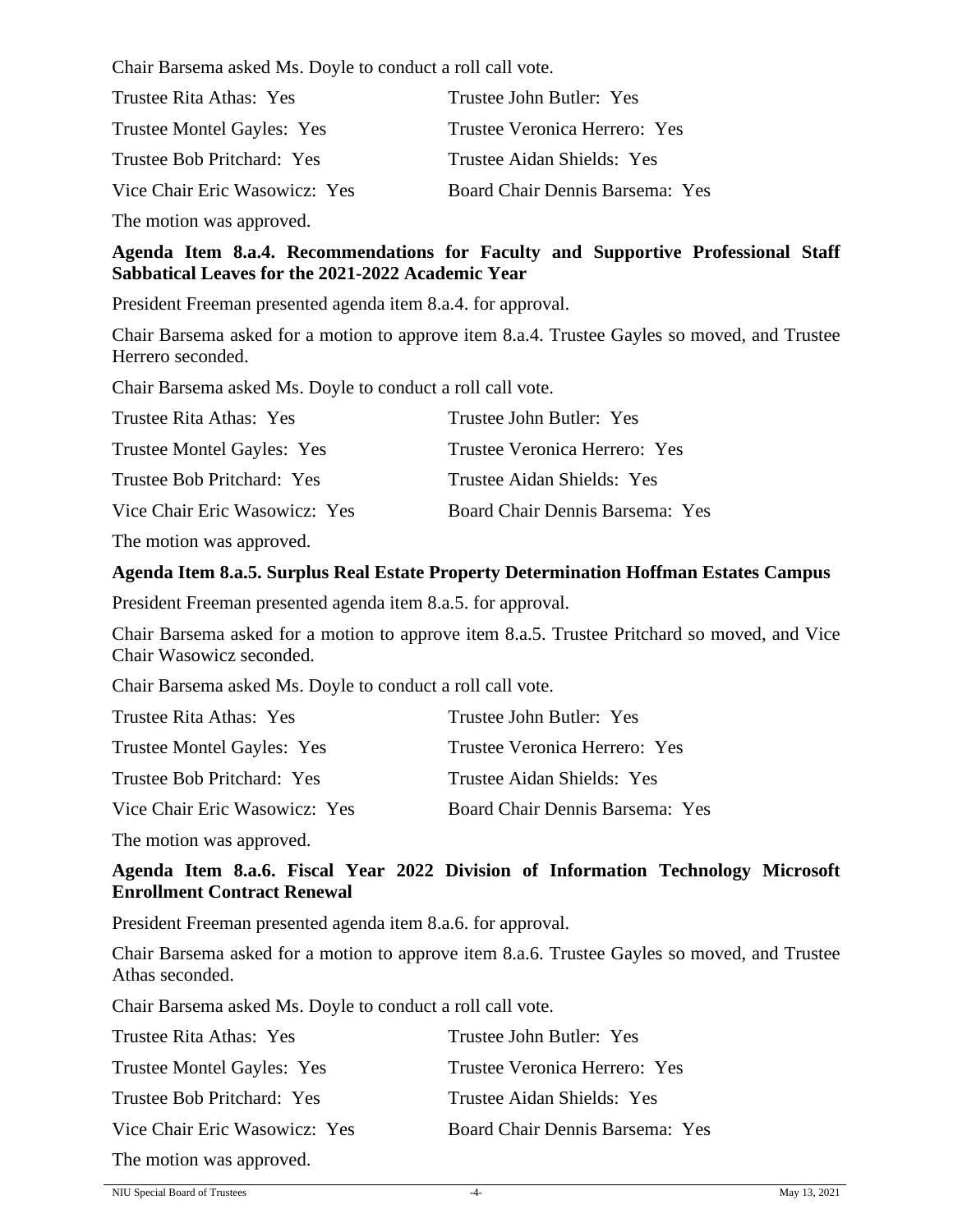# **Agenda Item 8.a.7. Fiscal Year 2022 Master Agreement Facility Contract Renewals**

President Freeman presented agenda item 8.a.7. for approval.

Chair Barsema asked for a motion to approve item 8.a.7. Vice Chair Wasowicz so moved, and Trustee Herrero seconded.

Chair Barsema asked Ms. Doyle to conduct a roll call vote.

| Trustee Rita Athas: Yes       | Trustee John Butler: Abstain    |
|-------------------------------|---------------------------------|
| Trustee Montel Gayles: Yes    | Trustee Veronica Herrero: Yes   |
| Trustee Bob Pritchard: Yes    | Trustee Aidan Shields: Yes      |
| Vice Chair Eric Wasowicz: Yes | Board Chair Dennis Barsema: Yes |
|                               |                                 |

The motion was approved.

#### **Agenda Item 8.a.8. Fiscal Year 2022 Materials Management & Integrated Media Technologies Consumable Commodities**

President Freeman presented agenda item 8.a.8. for approval.

Chair Barsema asked for a motion to approve item 8.a.8. Trustee Athas so moved, and Trustee Shields seconded.

Chair Barsema asked Ms. Doyle to conduct a roll call vote.

| Trustee Rita Athas: Yes       | Trustee John Butler: Yes        |
|-------------------------------|---------------------------------|
| Trustee Montel Gayles: Yes    | Trustee Veronica Herrero: Yes   |
| Trustee Bob Pritchard: Yes    | Trustee Aidan Shields: Yes      |
| Vice Chair Eric Wasowicz: Yes | Board Chair Dennis Barsema: Yes |

The motion was approved.

#### **UNIVERSITY REPORTS FORWARDED BY THE BOARD COMMITTEES**

President Freeman briefly revisited agenda item 8.b.1. She noted that since the time the information item was presented last month, NIU successfully hired Rashon Burno for that position. A hire that has been met with great enthusiasm and Huskie pride!

President Freeman asked whether any Trustees wanted to revisit information items forwarded from the committees. Hearing none, she continued to the items directly from the President.

#### **ITEMS DIRECTLY FROM THE PRESIDENT**

#### **Agenda Item 8.c.1. Fiscal Year 2022 Student Health Insurance**

President Freeman presented agenda item 8.c.1. for approval.

Chair Barsema asked for a motion to approve item 8.c.1. Vice Chair Wasowicz so moved, and Trustee Pritchard seconded.

Trustee Butler questioned how, if NIU has not finished negotiating, can a premium amount for this item be approved? CFO Chinniah responded that the information that has been brought forth is based on claims data to date. As time goes on and NIU gets clarity about our claims data, the hope is that the premium number will decrease. Trustee Butler followed up by asking if a student's insurance runs out under this plan can they continue coverage through some sort of premium under the COBRA provision. Assistant Vice President for Student Affairs Michael Stang responded that this coverage runs August 1-July 31, and you must be registered for classes to be on the student health insurance plan.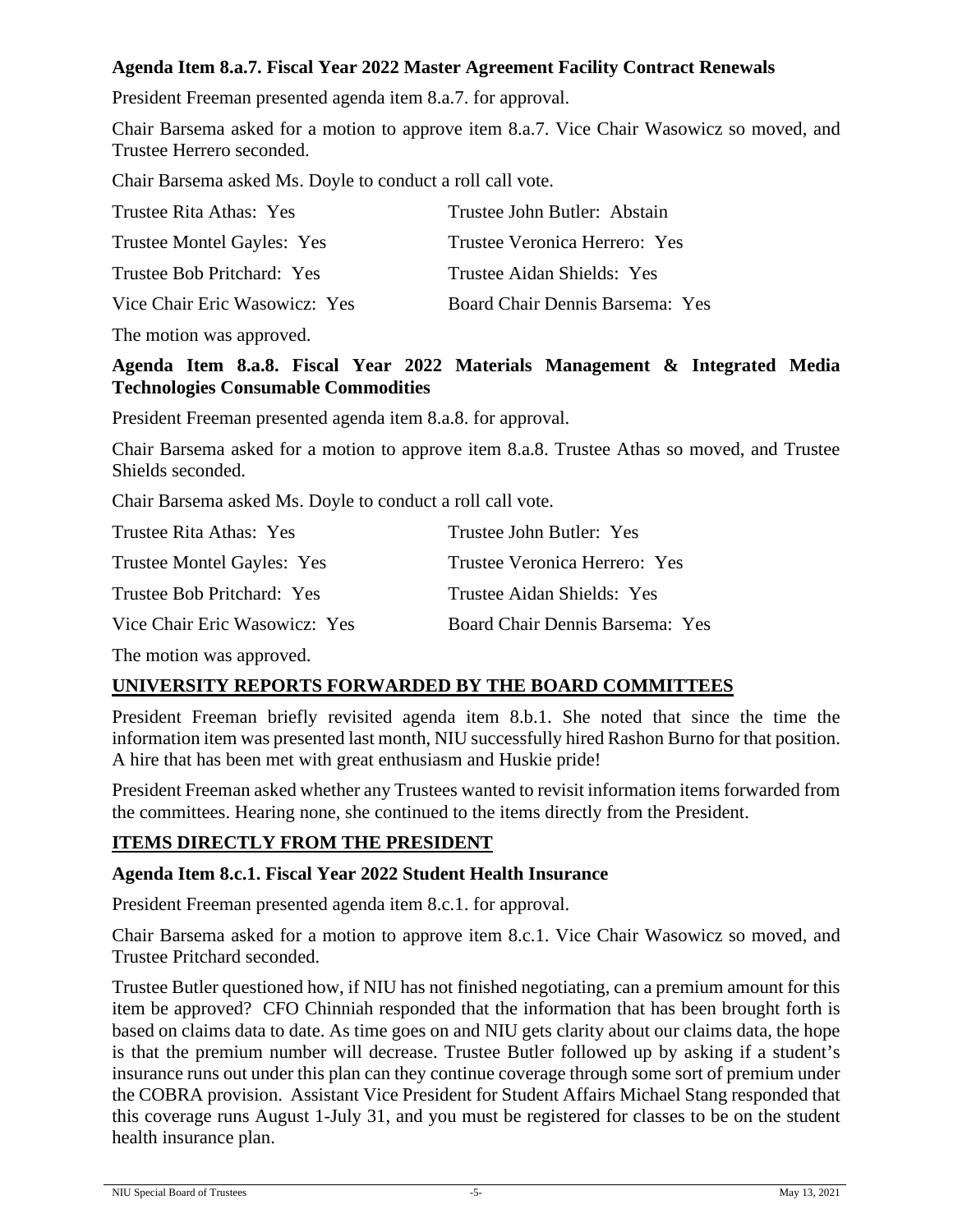Trustee Gayles asked if students would receive a refund if premiums were reduced and payment was already made. President Freeman assured Trustee Gayles that that would absolutely be our practice.

Chair Barsema asked Ms. Doyle to conduct a roll call vote.

| Trustee Rita Athas: Yes       | Trustee John Butler: Yes        |
|-------------------------------|---------------------------------|
| Trustee Montel Gayles: Yes    | Trustee Veronica Herrero: Yes   |
| Trustee Bob Pritchard: Yes    | Trustee Aidan Shields: Yes      |
| Vice Chair Eric Wasowicz: Yes | Board Chair Dennis Barsema: Yes |
|                               |                                 |

The motion was approved.

# **Agenda Item 8.c.2. Honorary Doctorate Recommendation**

President Freeman presented agenda item 8.c.2. for approval.

Chair Barsema asked for a motion to approve item 8.c.2. Trustee Herrero so moved, and Trustee Athas seconded.

Chair Barsema asked Ms. Doyle to conduct a roll call vote.

| Trustee Veronica Herrero: Yes   |  |
|---------------------------------|--|
| Trustee Aidan Shields: Yes      |  |
| Board Chair Dennis Barsema: Yes |  |
|                                 |  |

The motion was approved.

# **Agenda Item 8.c.3. Resolution Authorizing Issuance of Auxiliary Facilities System Revenue Bonds and Related Matters**

President Freeman presented agenda item 8.c.3. for approval.

Michael Boisvert, President, from Longhouse Capitol was on hand to discuss the item and answer any questions the trustees had.

The Trustees showed support for this item and were very excited for the savings that NIU will see.

Chair Barsema asked for a motion to approve item 8.c.3. Vice Chair Wasowicz so moved, and Trustee Gayles seconded.

Chair Barsema asked Ms. Doyle to conduct a roll call vote.

| Trustee Rita Athas: Yes       | Trustee John Butler: Yes        |  |
|-------------------------------|---------------------------------|--|
| Trustee Montel Gayles: Yes    | Trustee Veronica Herrero: Yes   |  |
| Trustee Bob Pritchard: Yes    | Trustee Aidan Shields: Yes      |  |
| Vice Chair Eric Wasowicz: Yes | Board Chair Dennis Barsema: Yes |  |

The motion was approved.

#### **Agenda Item 8.c.4. Association of College and University Educators (ACUE) Partnerships Overview and Progress Report**

President Freeman presented agenda item 8.c.4. Executive Director for Center of Innovative Technology and Learning Jason Rhode presented on the Association of College and University Educators (ACUE) Partnerships Overview and Progress Report. Associate Professor in the Department of Engineering Technology Shanthi Muthuswamy also made comments during the presentation.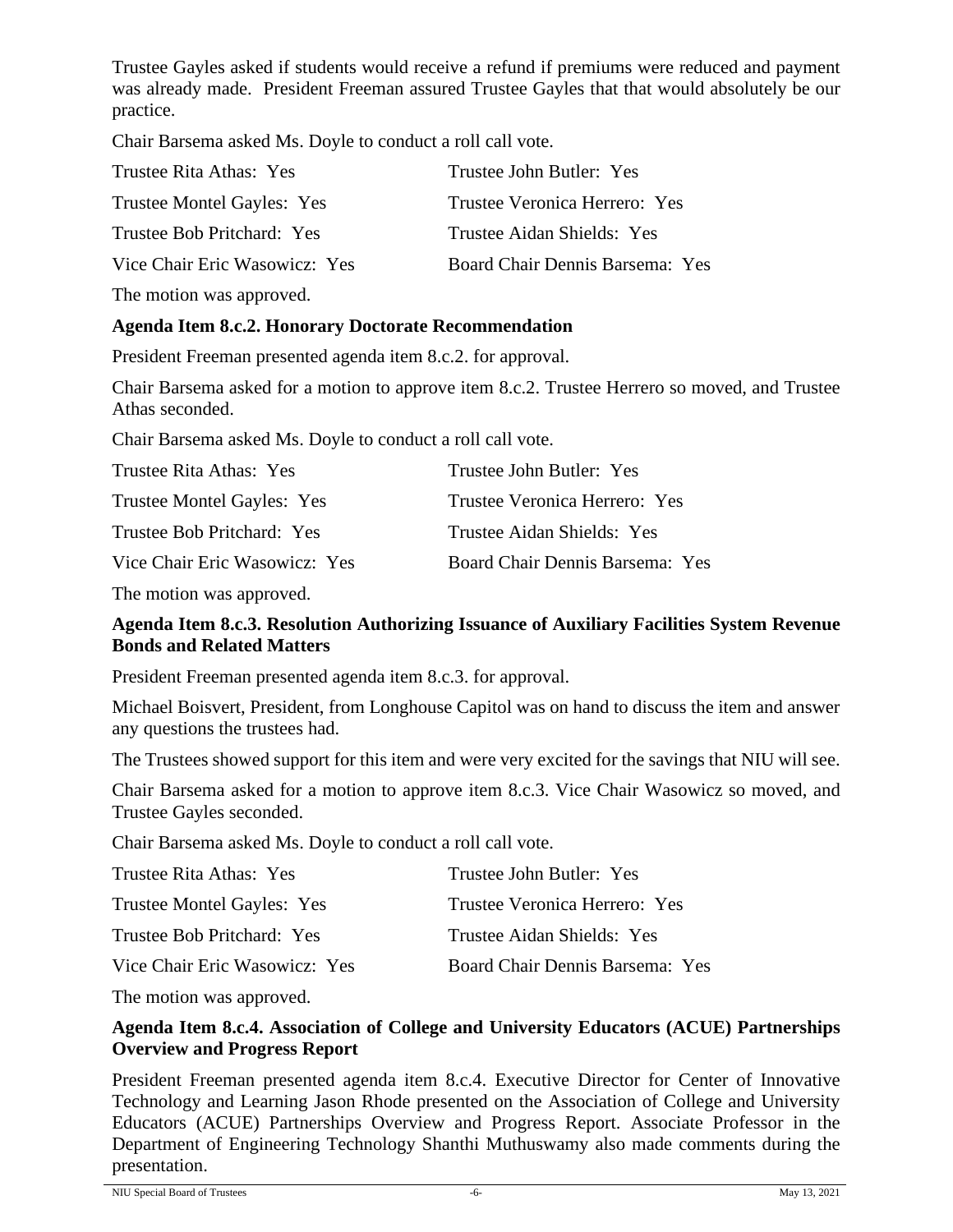Trustee Athas asked how participants are selected for this program and how they can be motivated to participate in the program. Executive Vice President and Provost Beth Ingram said that NIU started with a cohort of 30 faculty members, and another cohort of 30 faculty members have started this spring. NIU will continue to offer this program to faculty in the coming year.

Trustee Herrero was very excited to see this offered to the NIU faculty and happy and excited to see so many faculty members wanting to be involved in this program. Trustee Herrero asked if the student evaluations will be utilized to get the students perspective on their feelings of these new practices being used in the classroom. Executive Director Jason Rhode responded that they are developing a way to take a holistic look to see the impact the program has had over time, and that will be developed over the next year.

Trustee Pritchard asked if there is a limit as to how many faculty members can participate in the program each year. Currently NIU has two cohorts with up to 30 faculty in each, that is the current level NIU has partnered with ACUE. Going forward NIU can have discussions with ACUE with getting more faculty involved.

#### **CHAIR'S REPORT NO. 97**

Chair Barsema presented the Chair's report No. 97.

#### **Agenda Item 9.a. President Lisa C. Freeman Contract Extension and Proposed Terms of Extension**

Board Chair Barsema presented agenda item 9.a. for approval.

Chair Barsema asked for a motion to approve item 9.a. Vice Chair Wasowicz so moved, and Trustee Herrero seconded.

The Trustees congratulated President Freeman and expressed gratitude to what she has already done for NIU. All the Trustees are looking forward to seeing what she will do in the coming years and are excited to continue to work with her.

Chair Barsema asked Ms. Doyle to conduct a roll call vote.

| Trustee Rita Athas: Yes       | Trustee John Butler: Yes        |  |
|-------------------------------|---------------------------------|--|
| Trustee Montel Gayles: Yes    | Trustee Veronica Herrero: Yes   |  |
| Trustee Bob Pritchard: Yes    | Trustee Aidan Shields: Yes      |  |
| Vice Chair Eric Wasowicz: Yes | Board Chair Dennis Barsema: Yes |  |
|                               |                                 |  |

The motion was approved.

#### **OTHER MATTERS**

No other matters were discussed.

#### **NEXT MEETING DATE**

Chair Barsema announced that the next regularly scheduled meeting of the Board of Trustees will be held June 17, 2021.

#### **CLOSED SESSION**

Chair Barsema stated that the Board needed to go into closed session and would not take up new business following the closed session. He asked for a motion to close the public meeting to conduct closed session to discuss the following subjects as authorized by the Open Meetings Act: personnel matters as generally described under sections  $2(c)(1)(2)(3)$  and  $(21)$  of the open meetings act; collective bargaining matters as generally described under section  $2(c)(2)$  of the open meetings act; litigation and risk management matters as generally described under sections 2(c)(11) and (12)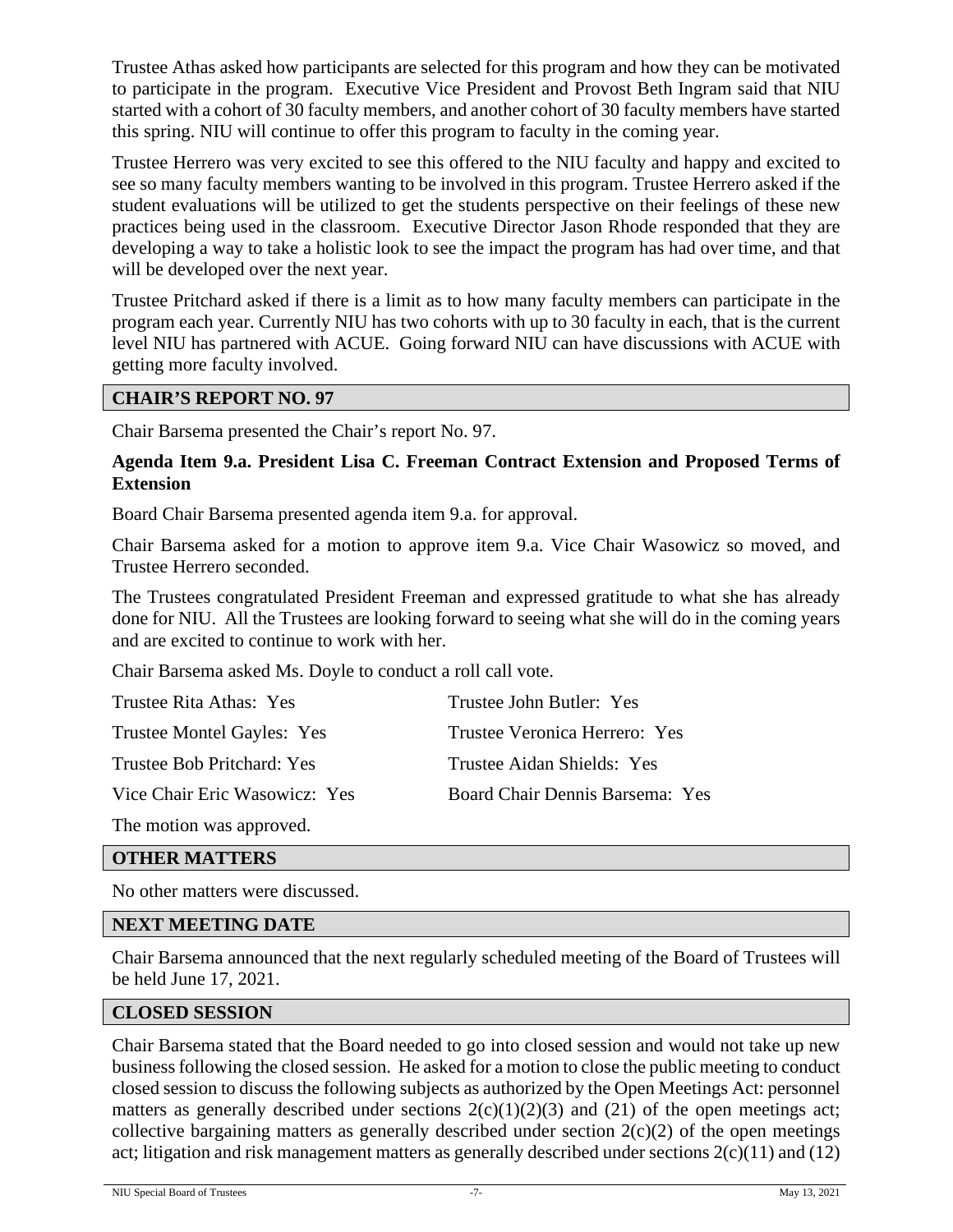of the open meetings act; and closed session minutes matters as generally described under section  $2(c)(21)$  of the open meetings act.

Trustee Shields so moved, and Trustee Pritchard seconded.

Chair Barsema asked Ms. Doyle to conduct a roll call vote.

| Trustee Rita Athas: Yes                               | Trustee John Butler: Yes            |  |  |
|-------------------------------------------------------|-------------------------------------|--|--|
| Trustee Montel Gayles: Yes                            | Trustee Veronica Herrero: Yes       |  |  |
| Trustee Bob Pritchard: Yes                            | Trustee Aidan Shields: Yes          |  |  |
| Vice Chair Eric Wasowicz: Yes                         | Board Chair Dennis Barsema: Yes     |  |  |
| The motion was approved.                              |                                     |  |  |
| The meeting closed at 11:33 a.m.                      |                                     |  |  |
| At 12:25 p.m. the Board returned from closed session. |                                     |  |  |
| Chair Barsema asked Dr. Streb to conduct a roll call. |                                     |  |  |
| Trustee Rita Athas: Present                           | Trustee John Butler: Present        |  |  |
| Trustee Montel Gayles: Present                        | Trustee Veronica Herrero: Present   |  |  |
| Trustee Bob Pritchard: Present                        | Trustee Aidan Shields: Present      |  |  |
| Vice Chair Eric Wasowicz: Present                     | Board Chair Dennis Barsema: Present |  |  |
| The motion was approved.                              |                                     |  |  |

#### **ADJOURNMENT**

Chair Barsema asked for a motion to adjourn the meeting. Trustee Athas so moved, and Trustee Gayles seconded.

Chair Barsema asked Dr. Streb to conduct a roll call vote.

| Trustee Rita Athas: Yes       | Trustee John Butler: Yes        |  |  |  |
|-------------------------------|---------------------------------|--|--|--|
| Trustee Montel Gayles: Yes    | Trustee Veronica Herrero: Yes   |  |  |  |
| Trustee Bob Pritchard: Yes    | Trustee Aidan Shields: Yes      |  |  |  |
| Vice Chair Eric Wasowicz: Yes | Board Chair Dennis Barsema: Yes |  |  |  |
| The motion was approved.      |                                 |  |  |  |

The meeting adjourned at 12:30 p.m.

Respectfully submitted,

Crystal Doyle Recording Secretary

> *In compliance with Illinois Open Meetings Act 5 ILCS 120/1, et seq, a verbatim record of all Northern Illinois University Board of Trustees meetings is maintained by the Board Recording Secretary and is available for review upon request. The minutes contained herein represent a true and accurate summary of the Board proceedings.*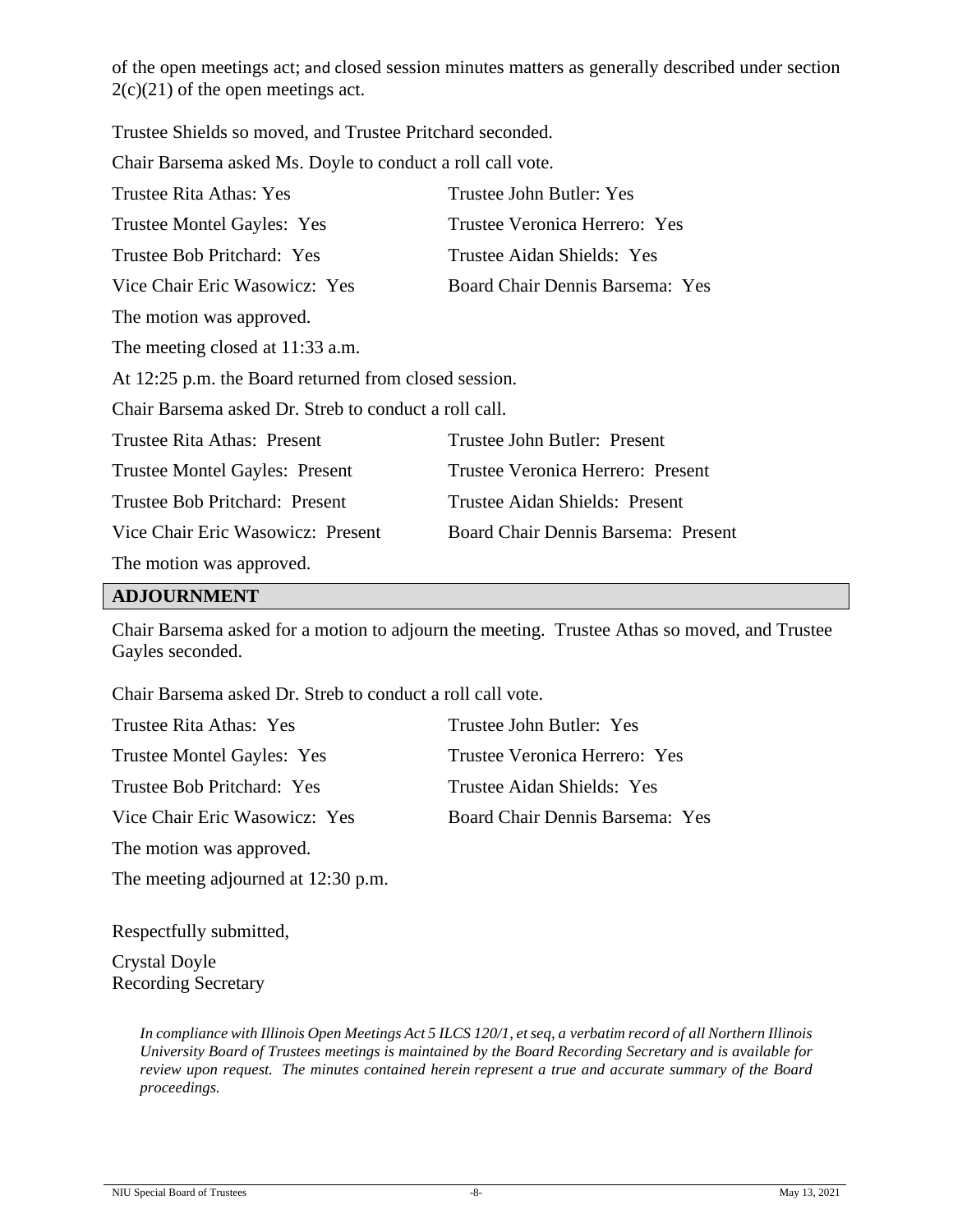# <span id="page-10-0"></span>**COLLECTIVE BARGAINING AGREEMENT FOR INTERNATIONAL BROTHERHOOD OF ELECTRICAL WORKERS LOCAL UNION #364**

**Summary:** Northern Illinois University negotiates with seventeen groups of employees that are represented by a labor union. Salary increases and other terms/conditions of employment for bargaining unit members are subject to negotiation and final agreements are submitted for approval to the Board of Trustees. The following collective bargaining agreement has been tentatively approved, ratified by the bargaining unit, and is submitted to the Board of Trustees for approval.

#### 1) *Bargaining unit:*

International Brotherhood of Electrical Workers, Local 364, approximately six (6) employees total in the Division of Information Technology (DoIT). The collective bargaining agreement represents the following classification:

> Field Services Tech I Field Services Tech II Field Services Tech III Field Services Tech IV

*Scope of Negotiations:* Full agreement

*Tentative Agreement for Board Action:* A one-year initial agreement, effective May 16, 2021 through May 15, 2022.

**Recommendation:** Terms and conditions of this agreement are consistent with University policies and guidelines. The University recommends that the Board of Trustees approve this collective bargaining agreement.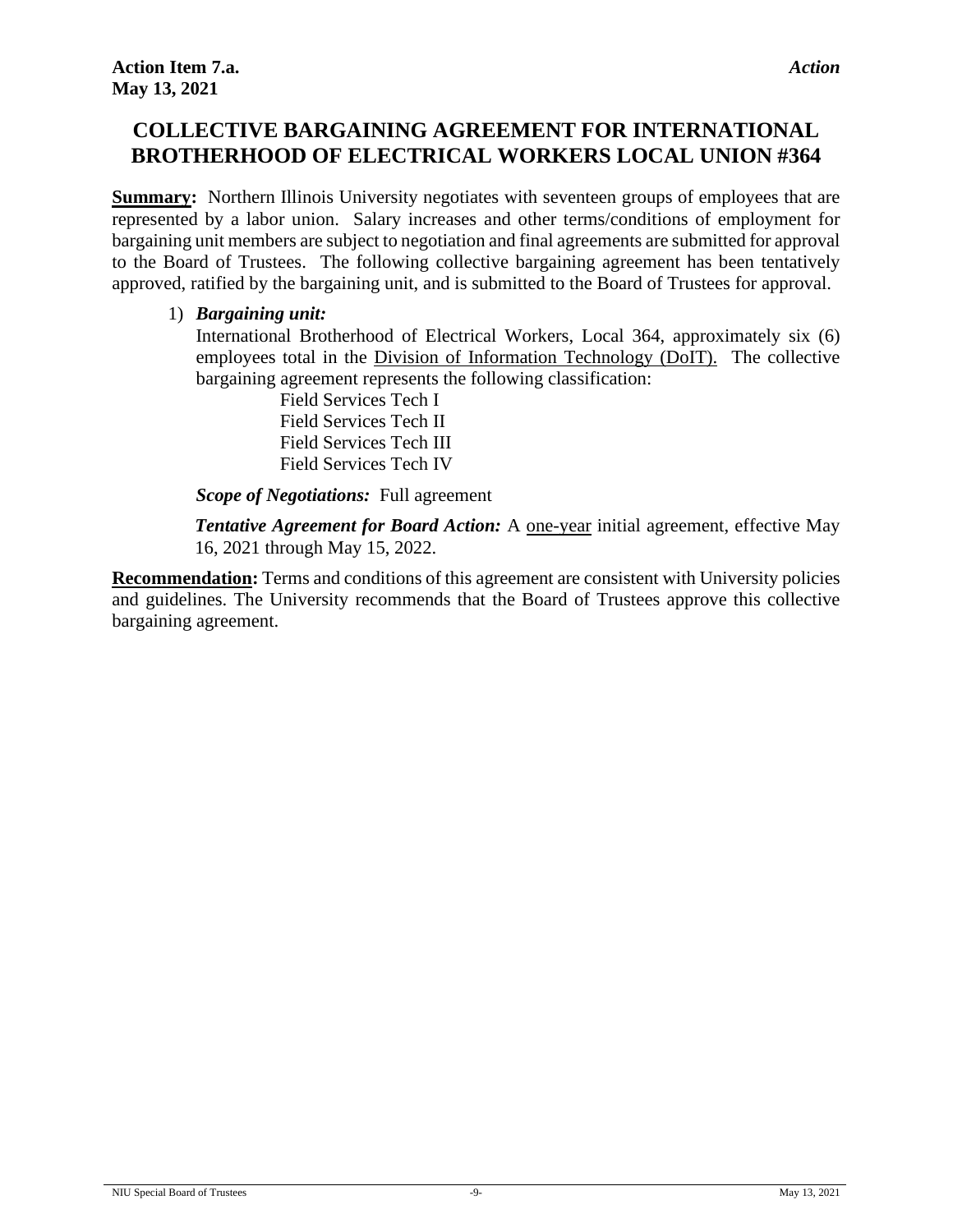# AGREEMENT

#### BY AND BETWEEN

# LOCAL UNION #364 INTERNATIONAL BROTHERHOOD OF ELECTRICAL WORKERS, AFL-CIO

AND

# THE BOARD OF TRUSTEES NORTHERN ILLINOIS UNIVERSITY

Effective 5/16/2021 – 5/15/2022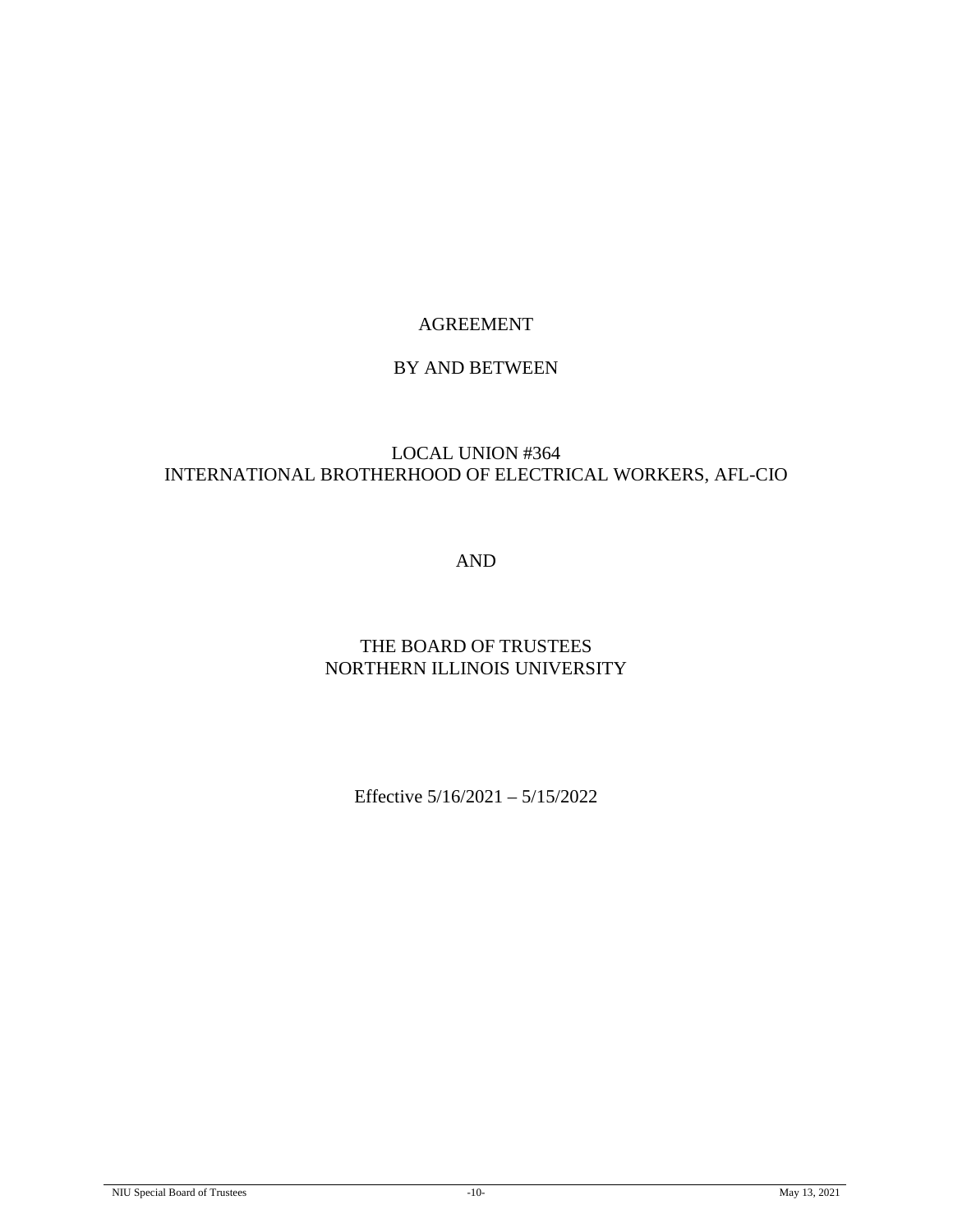# **ARTICLES OF AGREEMENT**

This Agreement has been made and entered into by and between the Board of Trustees for and on behalf of Northern Illinois University in DeKalb, Illinois (hereinafter referred to as the "Employer" or "University") and the International Brotherhood of Electrical Workers, Local Number 364, AFL-CIO (hereinafter referred to as the "Union" or "Bargaining Representative").

All references to the male gender in this Agreement are understood to include both male and female employees, unless specifically distinguished.

# **ARTICLE 1 UNION RECOGNITION**

# **Section 1.01**

The Employer voluntarily recognized the Union as the exclusive collective bargaining representative in all matters pertaining to wages, benefits, hours, scope of work, terms and conditions of employment for employees in the bargaining unit, defined as: "all full-time and parttime employees engaged in install, repair and/or maintain voice/data/video communications systems within the classification of IT Support Associate under the working title and Field Service Tech. I, II, III and IV," at Northern Illinois University in DeKalb, Illinois, as authorized by and consistent with the Illinois Educational Labor Relations Act, 115 ILCS 5/1, et seq., and regulations promulgated thereunder, and as certified by the Illinois Educational Labor Relations Board on December 13, 2016 (Case Number 2017-VR-0001-C), and as to any such other classifications as may be added by agreement of the Employer and the Union.

# **ARTICLE 2 DUES CHECK-OFF AND FAIR SHARE PAYMENTS**

## **Section 2.01 Union Dues Deduction**

Upon receipt of a written and signed authorization card from an employee, the Employer shall deduct the amount of Union dues and initiation fee required of all Union members, plus any authorized increase therein, and shall remit such deductions monthly to the Financial Secretary of the Union at the address designated by the Union in accordance with the laws of the State of Illinois. The Union shall advise the Employer of any increases in dues or Fair Share Fees, in writing, at least thirty (30) calendar days prior to its effective date.

#### **Section 2.02 Fair Share Payments**

Pursuant to and consistent with 115 ILCS 5/11 of the Illinois Educational Labor Relations Act, covered employees who choose not to become members of the Union within thirty (30) calendar days of employment or thirty (30) days of the signing hereof, or who resign their membership in the Union, shall be required to pay a Fair Share Fee not to exceed the amount of dues uniformly required of members. Such Fair Share Fee shall be deducted from the employee's paycheck and forwarded to the Union along with the deductions provided for in Section 2.01 of this Article.

#### **Section 2.03**

The Employer and the Union are both cognizant of the provision of the Illinois Educational Labor Relations Act and the rules promulgated by the I.E.L.R.B. which deal with Fair Share Fees. The Act and these rules are incorporated in this Agreement by reference and the Employer, and the Union agree to comply with and abide by all provisions of the act and said Fair Share Rule as they now exist or may be subsequently modified by the I.E.L.R.B., the State Legislature and/or any court of competent jurisdiction.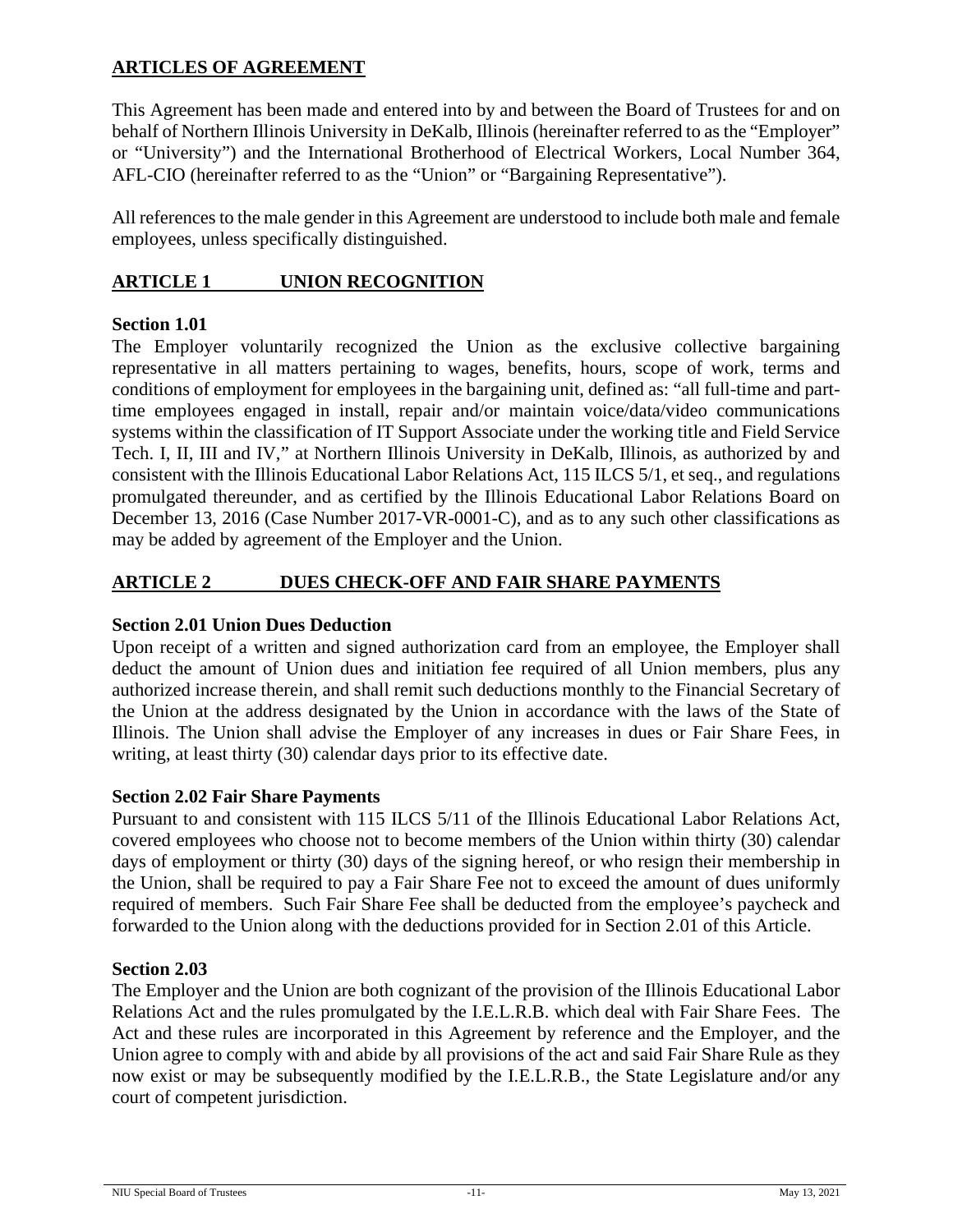## **Section 2.04**

In the event that any employee covered hereby is precluded from making a Fair Share Fee involuntary contribution as required by Section 2.03 hereof on account of bona fide religious tenets or teachings of a church or religious body of which that employee is a member, that employee shall have the right to refuse to allow said involuntary deduction, provided, however, that said right to refuse shall continue only so long as the employee makes contributions at least equal in amount to the Fair Share Fee amount to a non-religious charitable organization mutually agreed upon by the employee so refusing and the Union. For this purpose, the Union shall certify to the Employer the names of all employees covered hereby who are relieved of the obligation to pay a Fair Share Fee by virtue of this section; and it shall be the sole obligation of the Union to verify that contributions contemplated hereby have actually been made and that said employees are not subject to a Fair Share Fee involuntary deduction.

# **Section 2.05**

The Union shall indemnify, defend and hold the Employer harmless against any claim, demand, suit, cost, expense or any other form of liability, including attorney's fees and costs arising from or incurred as a result of any act taken or not taken by the Employer, its members, officers, agents, employees or representatives in complying with or carrying out the provisions of this Article.

# **Section 2.06**

Nothing contained herein shall require the Employer to take any action to collect any Fair Share Fee from any employee in any given pay period except to the extent that such employee earns wages from the Employer in that period.

# **ARTICLE 3 NON-DISCRIMINATION**

# **Section 3.01 Prohibition Against Discrimination**

In accordance with applicable laws, both parties pledge and commit to not discriminate against any employee covered by the terms of this Agreement on the basis of race, sex, creed, marital status, national origin, age, religion, handicap, veteran status, sexual preference or Union membership. Complaints involving discrimination or sexual harassment shall be reported to either Human Resource Services or the Affirmative Action Office.

# **Section 3.02 Non-Discrimination Against the Union**

Both parties agree that there shall be no discrimination against officers and members of the Union engaged in the negotiation of Agreements, the adjustment of grievances or the performance of any other legal Union activity in the interest of Union and its members.

# **ARTICLE 4 UNION RIGHTS**

# **Section 4.01 Activity During Working Hours**

With supervisory permission, which shall not unreasonably be withheld and subject to operating needs, employees shall be allowed reasonable time off during regular working hours, with pay, to attend grievance hearings or meetings called and agreed to by the Employer, provided such employees are entitled or required to attend such meetings by virtue of being Union representatives, witnesses or grievants, and such attendance does not substantially interfere with the Employer's operations.

# **Section 4.02 Stewards**

The Union may appoint an employee covered by this Agreement to act as Steward of the bargaining unit, and shall notify the Employer, in writing, of the employee designated as Steward. No Steward shall be discriminated against by the Employer for the faithful performance of his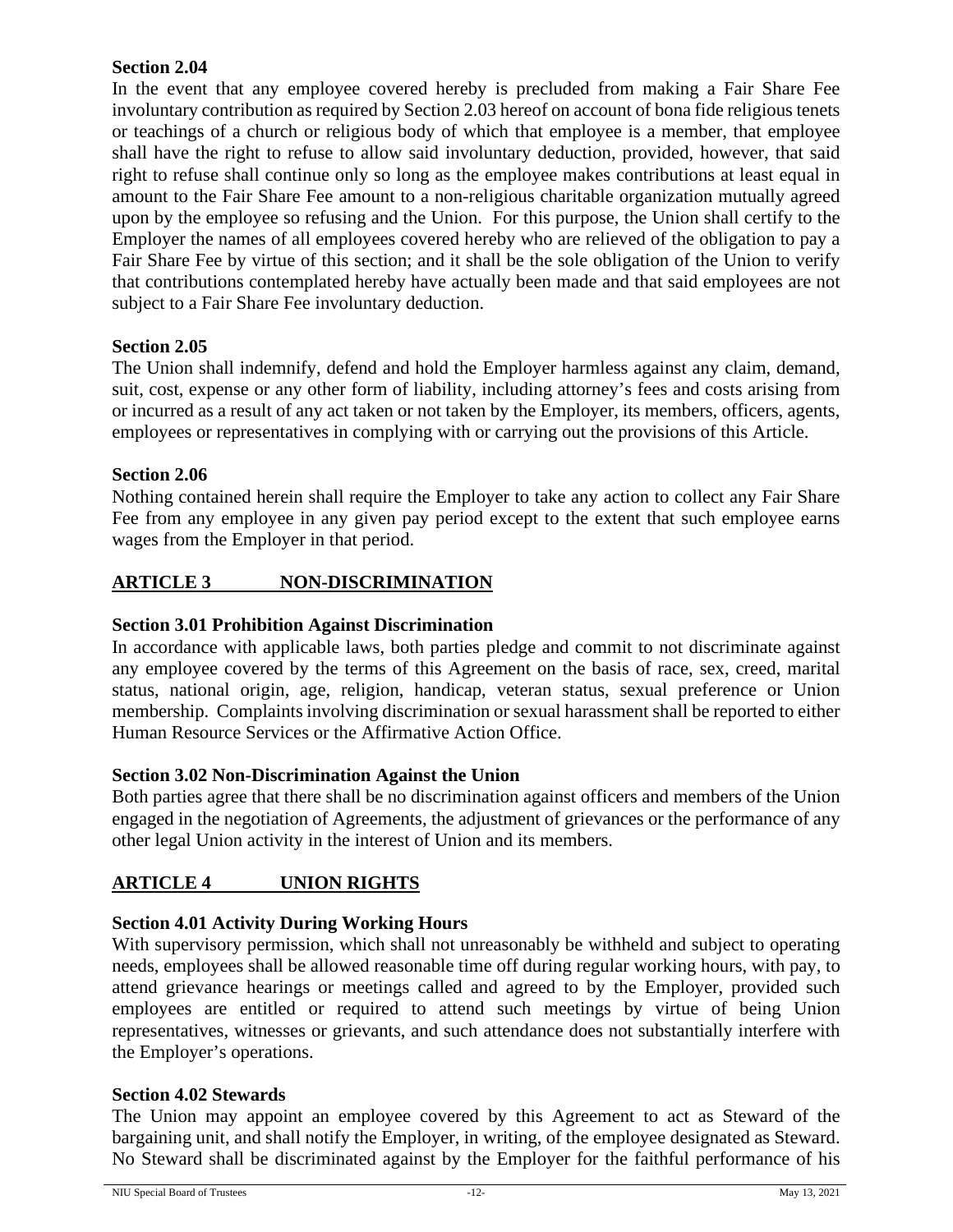duties as Steward, nor shall any Steward be discharged, placed on layoff or disciplined until notice has been given to the Business Manager of the Union, in writing.

Stewards, upon receiving permission from the immediate supervisor shall be permitted to devote reasonable time during working hours without loss of pay to investigate or process grievances or disputes. No employees or Union representatives shall leave work to investigate, file or process grievances without first informing their immediate supervisor or designee as well as the supervisor of any unit to be visited. Such arrangements shall not be denied in an arbitrary and capricious manner. The Employer reserves the right to require reasonable documentation of time spent in processing grievances.

# **Section 4.03 Union Bulletin Board**

The Employer agrees to furnish bulletin board space to bargaining unit employees. The items posted shall not be political, partisan, obscene or defamatory in nature. All such notices shall be signed or authorized by an officer of the Union.

#### **Section 4.04 New Employees**

The Employer shall inform new employees covered by this Agreement about the Maintenance of Membership and Fair Share Fee provisions contained herein.

# **Section 4.05 Union Access to Facilities**

A representative of the Union shall be allowed access to any job at any reasonable time where bargaining unit workers are employed under the terms of this Agreement and only for business associated with the terms of this Agreement. Meetings between the members and a union representative will be limited to the break or lunch period of members.

# **ARTICLE 5 EMPLOYER RIGHTS**

#### **5.01 The Employer**

The Union recognizes and supports the Employer's retention to itself of all rights, power, privileges, responsibilities and authority conferred upon and vested by either law or the rules governing the State Universities Civil Service System of Illinois or the rules governing the Board of Trustees for Northern Illinois University, whether exercised or not, including but not limited to the right to operate, manage, control, organize and maintain the University and in all respects carry out the ordinary, regular and customary functions of management.

Any power or authority that the Employer has not abridged, delegated or modified by the express provisions of this Agreement is retained by the Employer, provided that no right is exercised contrary to or inconsistent with other terms of this Agreement. The rights of the Employer, through its management officials, include, but are not limited to, the following:

- Determine the overall budget and use of budget of the Employer;
- Determine control and exercise discretion over the organization and efficiency of operations, including cost saving measures;
- Direct the employees, including the right to assign work within the scope of their classification specification (provided by SUCSS) and right to assign overtime;
- Hire, examine, evaluate, classify, promote, transfer, assign and schedule employees in positions with the Employer;
- Suspend, demote, discharge or take other disciplinary action against the employees for just cause;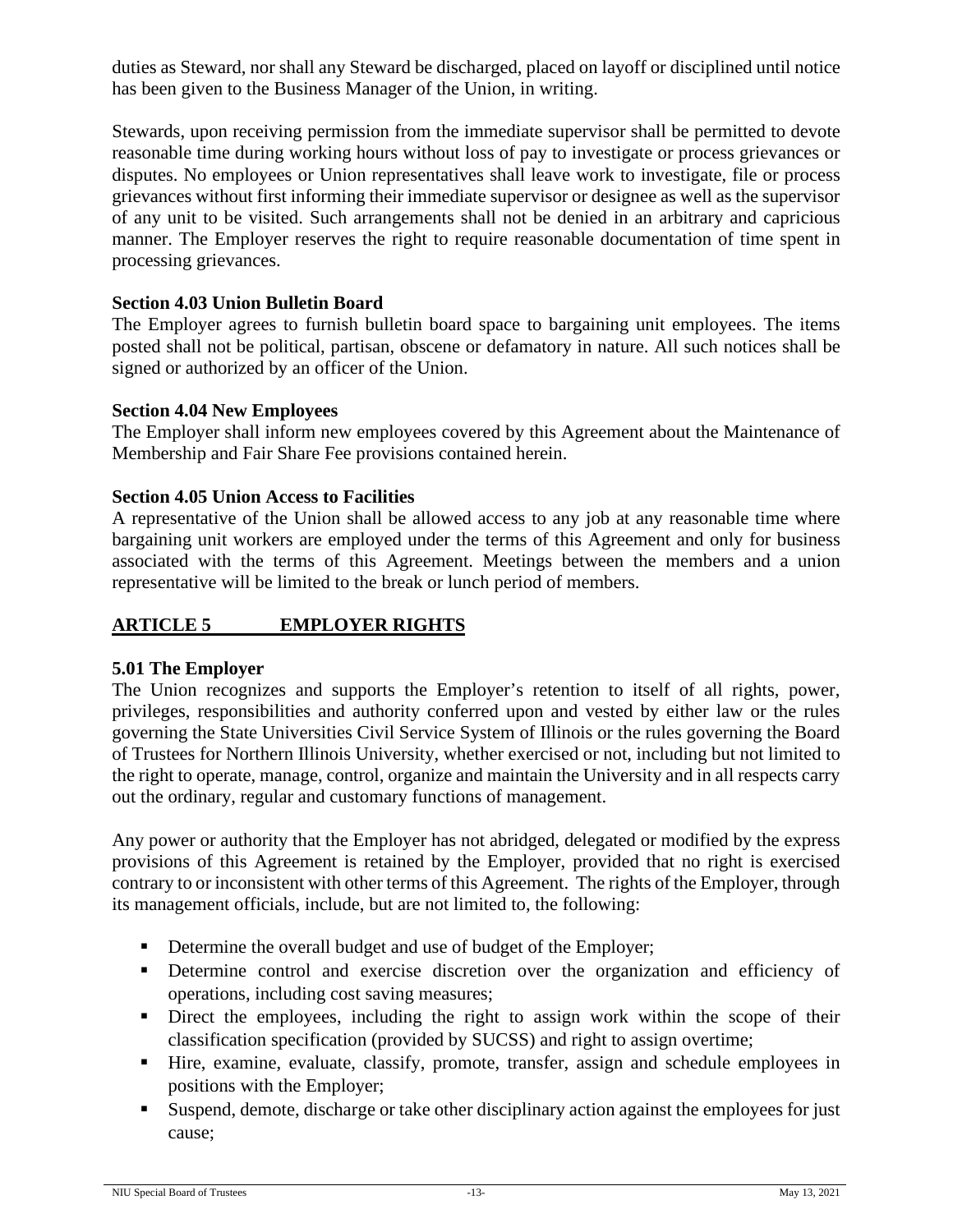- Counsel employee on areas that need improvement, including but not limited to submitting a letter of expectations, counseling statement, and/or performance improvement plan;
- Increase, reduce, change, modify, or alter the composition and size of the workforce, including the right to relieve employees for health and safety reasons;
- Determine whether or not to fill a vacancy;
- Reallocate positions to higher or lower classifications;
- Establish, modify, combine, or abolish job classifications;
- Determine the purpose of each of its service areas;
- Set workplace standards; standards are not limited to attendance, performance, conduct, dress code, and customer service standards;
- Determine the locations, methods, means, and personnel by which operations are to be conducted, including the right to determine whether goods and services are to be provided or purchased;
- Change or eliminate existing methods, equipment, or facilities;
- Require testing and or training as a condition of employment, including continued employment, not limited to Title IX Training, Non-Discrimination/Harassment Training, Ethics Training and Testing.

# **Section 5.02 Progressive Discipline**

The Employer subscribes to the principles of the progressive and corrective discipline and shall discipline employees for just cause only. The Employer's agreement to use progressive and corrective disciplinary action does not limit in any respect the Employer's ability in any case to impose discipline, which is commensurate with the severity of the offense. All parties understand that there may be justification for immediate suspension or discharge of an employee in accordance with the State University Civil Service System Statute and Rules.

- 1. Documented verbal reprimand
- 2. Written reprimand
- 3. Suspension
- 4. Discharge

#### **Section 5.03 Appropriate Use of University Resources**

All parties recognize that employees are prohibited from using university resources for activities beyond assigned work duties assigned by supervisor. Examples of resources include, but are not limited to, phone, fax, copier, meeting space, university email address, and office supplies.

#### **Section 5.04 Background Check Requirement**

The Employer is within their right to conduct a background check as a condition of employment, including continued employment. Such background checks are not limited to criminal, sex offender registry, social security number trace, and any other background check requirement specific to the job duties, which may be required by another agency including but not limited to: Department of Children and Family Services, Nuclear Regulatory Commission, etc. Employer may conduct background check for cause as determined by the Employer.

#### **Section 5.05 Uniforms**

The Employer reserves the right to require the bargaining unit members to wear uniforms. Such uniforms will be provided by the Employer. Care of the uniforms is the responsibility of the employee. Cost of replacement, due to damage, is the responsibility of the employee.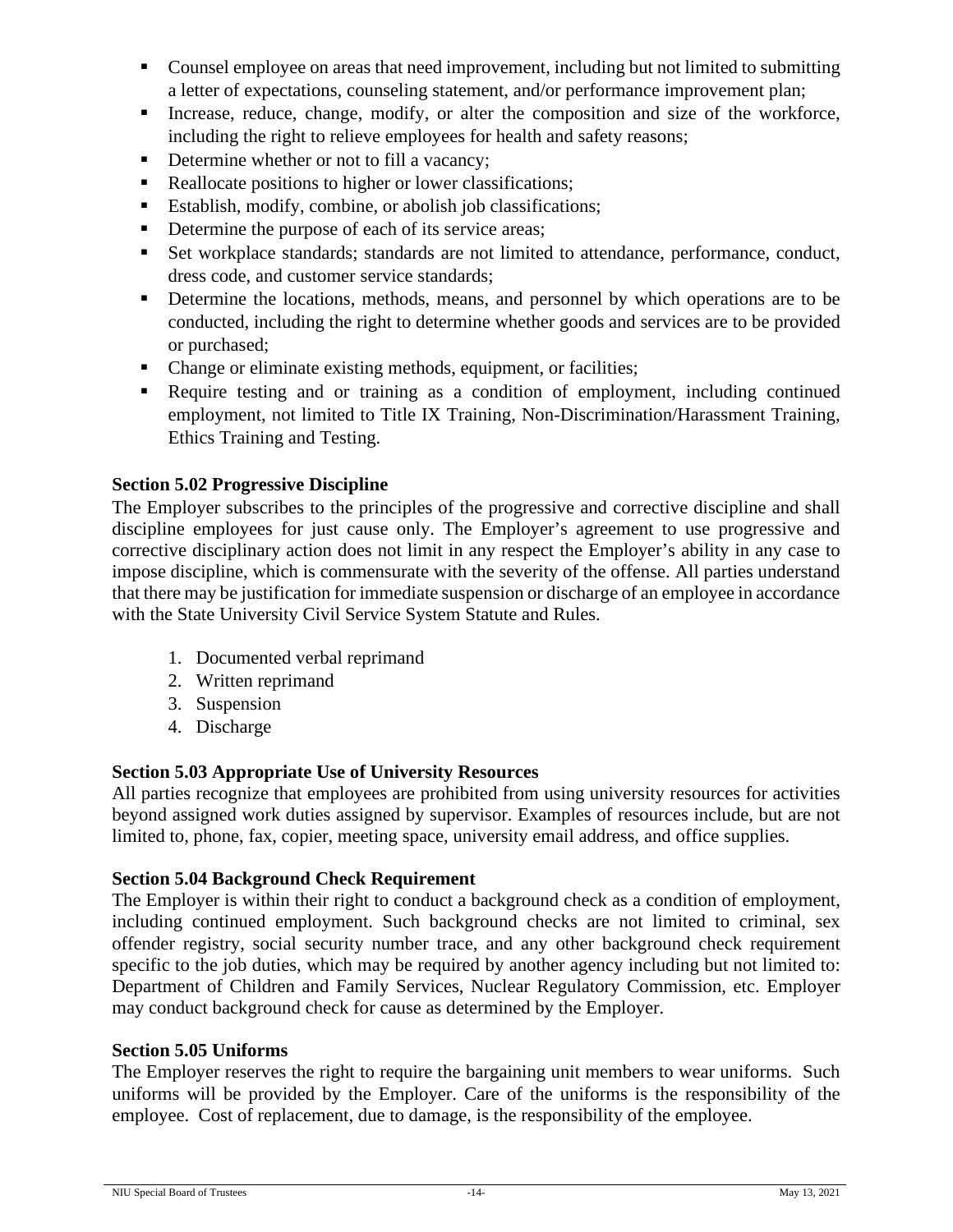#### **Section 5.06 Identification**

Employees may be required to wear an identification badge. Such will be provided by the Employer. Replacements are at the expense of the employee.

## **Section 5.07 Parking Permit**

Both parties recognize that the cost of the annual parking permit is determined by the Employer.

# **ARTICLE 6 GRIEVANCE PROCEDURE AND ARBITRATION**

## **Section 6.01 Grievance Procedure**

The purpose of the grievance procedure is to secure, at the lowest possible level, a resolution of alleged violations of the Agreement. Both parties shall make an earnest and honest effort to resolve grievances expeditiously and in a cooperative manner.

# **Section 6.02 Definition**

A grievance is defined as a dispute or difference between the parties with respect to the application, administration, and interpretation of the provisions of this Agreement. Any grievance shall be filed on a form acceptable to the Employer and the Union. The grievance shall refer to the specific provision of the Agreement alleged to have been violated and shall set forth the facts pertaining to the alleged violation.

An employee allegation that a demotion, discharge, suspension, or other disciplinary action was imposed without just cause is subject to the State Universities Civil Service Statute and Rules, as well as the grievance procedure. The grievant shall be permitted to attend their grievance hearings without loss of pay if the meeting is scheduled during working hours.

#### **Section 6.03 Steps**

It is agreed, when practical, that the steward and the affected employee(s) will first discuss problems with the unit supervisor and attempt to settle the matter within the bargaining unit prior to accessing the formal grievance procedure. All grievance must be filed by the union at Step 3. From Step 3, the Director of Labor Relations can refer the matter to a lower step.

- **STEP 1**: If the matter is not resolved informally within the unit within five (5) working days after the Union is notified of the grievance, the Union shall present the written grievance to the IT Manager or designee. The IT Manager or designee shall provide a written response within five (5) workdays after such presentation.
- **STEP 2**: If the grievance is not resolved after Step 1, and the Union wishes to pursue the matter, the Union shall have five (5) working days from the date of the Step 1 response to file a written grievance with the IT Manager. The written grievance shall be presented to the IT Manager or designee. The IT Manager or designee shall respond in writing within five (5) working days.
- **STEP 3**: If the grievance is not resolved after receiving the Step 2 response, the same written grievance along with the Step 2 response shall be presented by the Union as an appeal to the Director of Labor Relations, or designee. The Director of Labor Relations shall schedule a meeting with the Union on the grievance within ten (10) working days. The Director of Labor Relations, or designee, shall respond in writing within ten (10) working days after the meeting.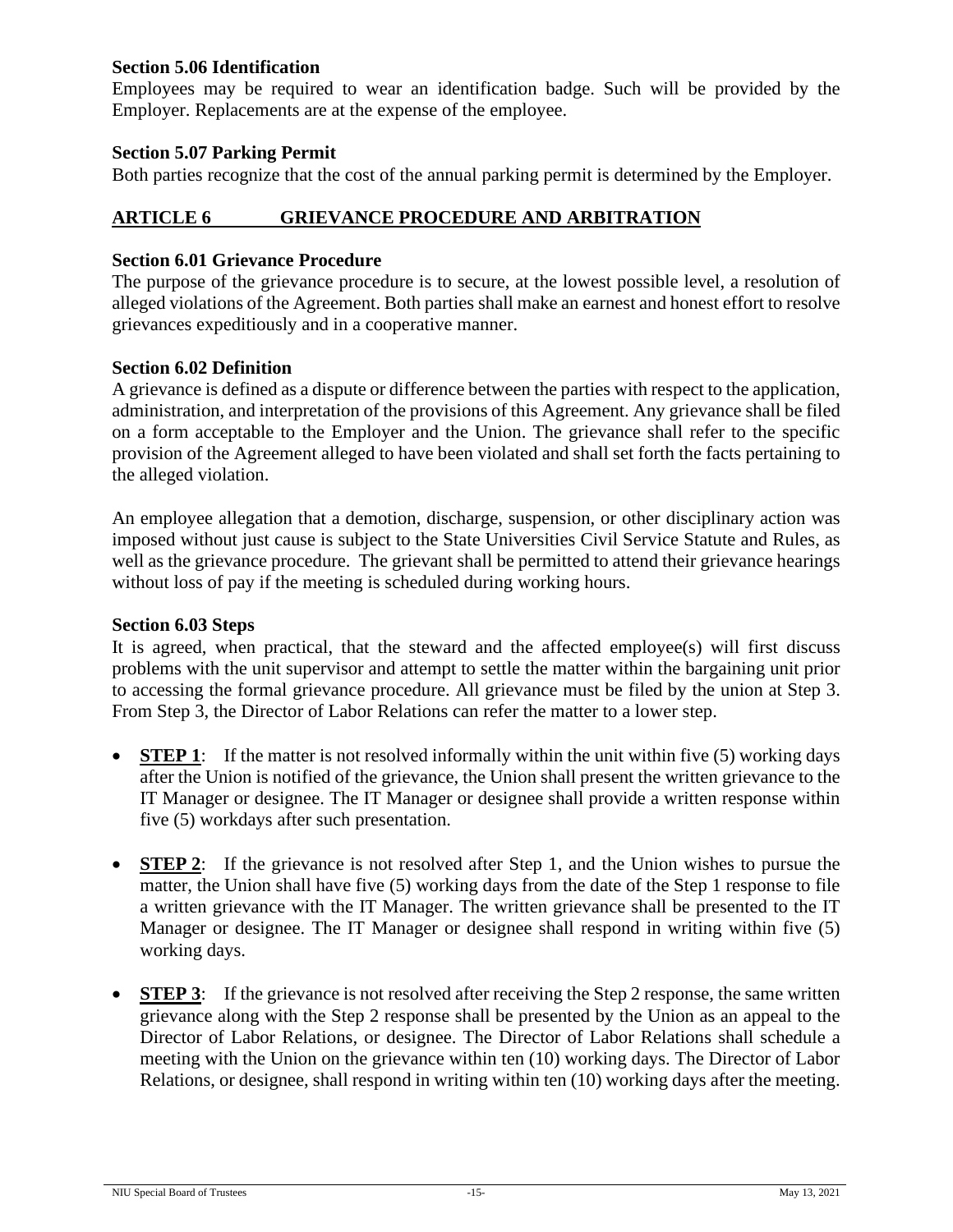#### **Section 6.04 Arbitration**

If the grievance is not resolved by the Step 3 response, the Union may appeal the Step 3 response/decision and demand arbitration by notifying the Director of Labor Relations in writing within ten (10) working days after the receipt of the Step 3 response. The Director of Labor Relations, or designee, shall attempt to agree upon an arbitrator, but if they are unable to do so within ten (10) working days of the written notice to arbitrate, the parties, individually or jointly, shall request a panel of seven (7) arbitrators from Federal Conciliatory Mediation Services. Arbitrations occur only after a grievance has been filed by the union or bargaining unit employee and denied by the employer. Matters subject to arbitration shall be limited to disputes regarding wages, suspensions, and discharges. Probationary employee discharges shall not be eligible for arbitration.

The parties shall attempt to arrive at a joint stipulation of the facts and issues to be submitted to the arbitrator. The parties shall have the right to request that the arbitrator issue subpoenas or other orders requiring the presence of witnesses and/or production of documents. Each party shall bear the expense of its own witnesses who are not employees of the Employer. The cost of the arbitrator, and any associated costs of the arbitration, shall be shared equally by the parties.

The arbitrator shall have no authority to amend, modify, nullify, ignore, add to or subtract from any provision of this Agreement. The decision of the arbitrator with respect to the issues eligible for arbitration and the disposition of the case shall be final and binding on the parties.

#### **Section 6.05 Withdrawn Grievance**

The employee is required to submit a grievance within five (5) workdays from the initial occurrence of the alleged violation. Timely submitted grievances may be withdrawn at any step of the grievance procedure without prejudice. Grievances not filed or appealed within the designated time limits shall be treated as withdrawn by the union. The time limits at any step or for any hearing may be extended by mutual written agreement of the parties.

#### **Section 6.06 Discharge/Demotion**

If the Employer finds it necessary to initiate discharge or demotion proceedings against an employee covered by this Agreement, both the Union and employee shall be notified of the intent to discharge/demote, and the reasons for such discipline. If, during the processing of the discharge/demotion through the State Universities Civil Service System process, the employee wishes to protest such action, a grievance may be filed at Step 3 of the grievance system. The grievance protesting the action may be filed at any time, provided discharge/demotion proceedings have not been completed under the Civil Service System requirements. If a grievance is filed, the University's response shall contain an outline of the options available to the employee with respect to further pursuit of the matter. If the grievance is denied and the discharge/demotion process proceeds, the employee may:

- 1) Elect to follow the procedures for review specified in the Rules and Regulations of the State Universities Civil Service System; If the employee elects to follow the procedures specified in the Rules and Regulations of the State Universities Civil Service System, initiation of such action shall constitute a waiver of any rights, which either the employee or the Union might otherwise have had, to use the grievance procedure of this Agreement with respect to said discharge.
- 2) Alternatively, the Union may proceed to arbitration pursuant to the grievance procedure of the Agreement.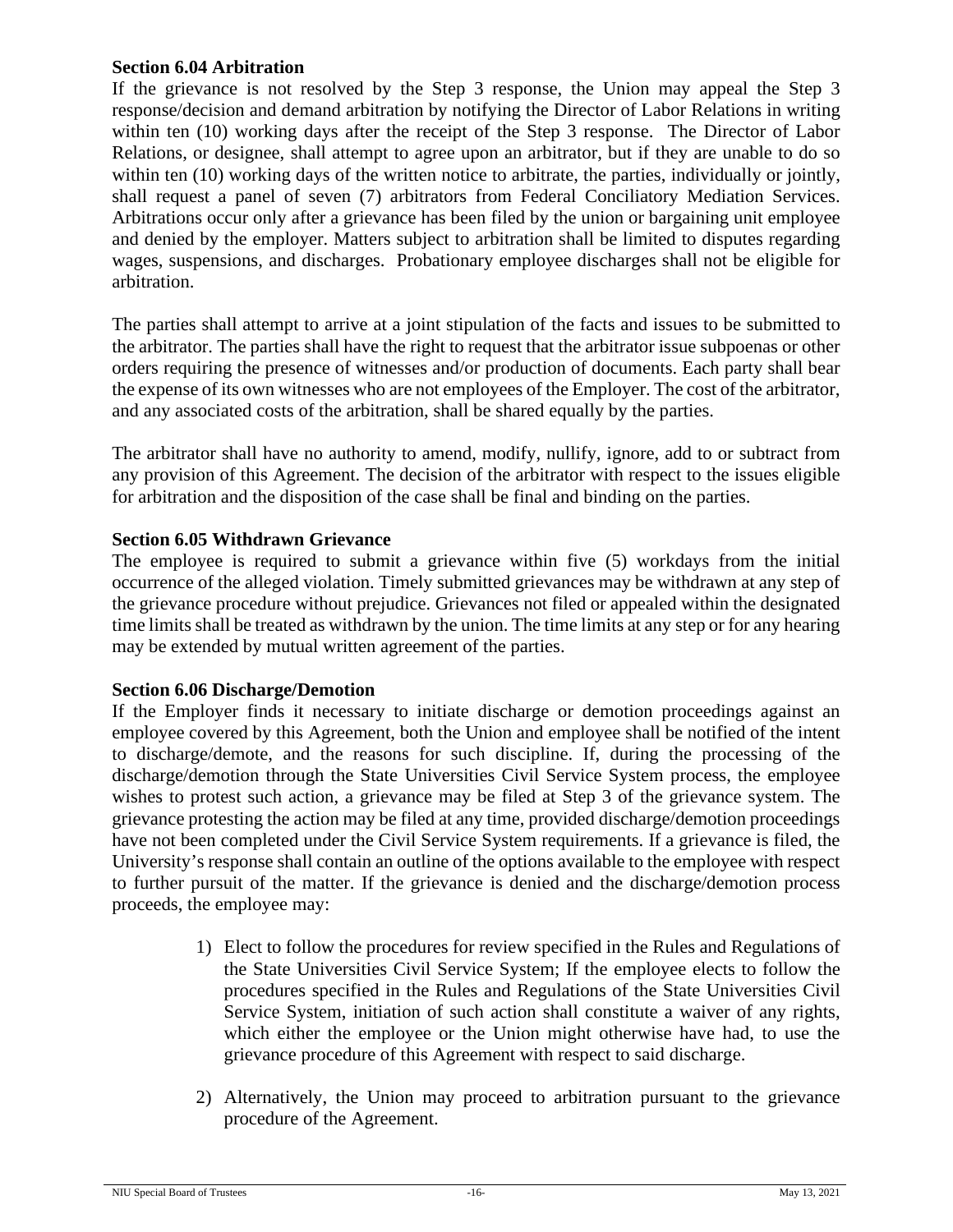In the event that a grievance is resolved through the issuance of an arbitration decision, the decision shall be final and binding upon the Union, the Employer, and the employee.

# **ARTICLE 7 NO STRIKE OR LOCKOUT**

#### **Section 7.01**

It is hereby agreed by the Union and the Employer that since this Agreement provides for the orderly and amicable resolution of disputes, differences, disagreements, or controversies over hours, wages, and terms and conditions of employment, there shall be no strikes, work stoppages or slowdowns, or any other form of concerted job action during the term of this Agreement. No official or representative of the Union shall authorize, institute, instigate, aid, or condone any such activities.

#### **Section 7.02**

The Employer has the right to discipline, up to and including discharge, its employees for violating the provisions of this Section in accordance with State Universities Civil Service System Statute and Rules.

#### **Section 7.03**

No lockout of employees shall be instituted by the Employer or their representatives during the term of this Agreement.

# **ARTICLE 8 LIMITATION OF AGREEMENT AND WAIVERS**

#### **Section 8.01**

The Rules and Regulations of the State Universities Civil Service System of Illinois, the Governance Documents of the Board of Trustees of Northern Illinois University and Regulations of the State Universities Retirement systems, as they exist and/or as they are from time to time amended, shall apply to covered employees, except as modified by this Agreement. A copy of such Rules and Regulations shall be placed in the common employee eating area and a copy shall be provided to the Union and employees upon request.

#### **Section 8.02**

Should any provision of this Agreement or any application thereof become unlawful by virtue of any Federal or State Law, or Executive Order of the President of the United States or the Governor of Illinois, or final adjudication by court of competent jurisdiction, the provision or application of a provision of this Agreement shall be modified by the parties to conform to the law, rule, regulation, order, or decision. All other provisions of this Agreement shall continue in full force and effect.

#### **ARTICLE 9 BENEFITS**

#### **Section 9.01**

The Employees covered under this Agreement shall be entitled to all benefits provided to Non-Exempt Civil Service Staff in the Board of Trustees Governance Documents, except that where this Agreement provides for greater benefits, this Agreement shall apply.

#### **Section 9.02 Pension**

Employees will be eligible to participate in any pension plan made available by the Employer to any other non-exempt employees under current regulations as established by the University and as may be amended from time to time.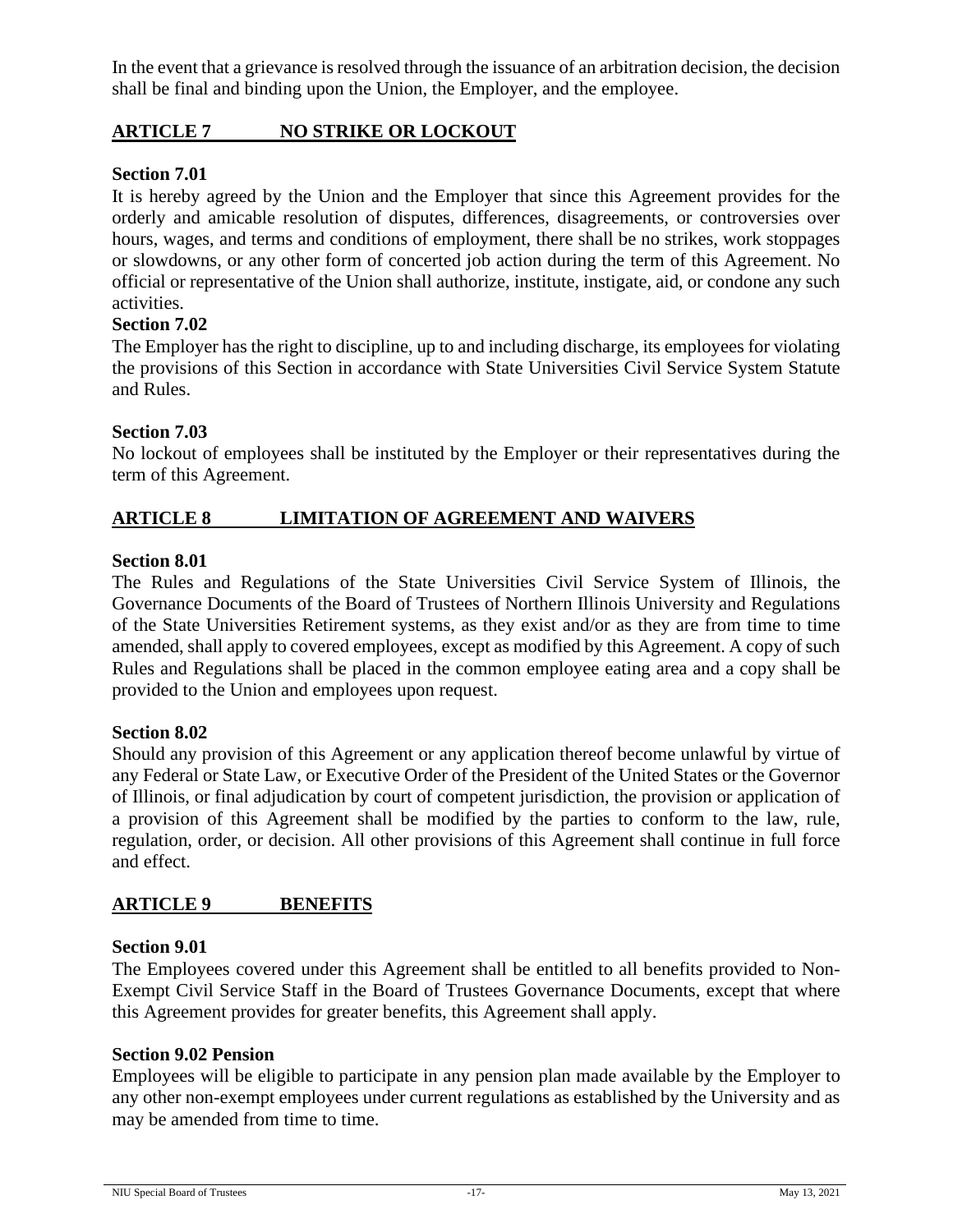All provisions of the SURS retirement program, as currently in effect or amended, shall apply to members of the bargaining unit in accordance with SURS policies pertaining to employee contributions, eligibility, and benefits.

#### **Section 9.03 ADA Procedures**

The Employer agrees to notify the Union when accommodations are requested within the bargaining unit under State or Federal legislation, including the Americans with Disabilities Act and Illinois Public Act 87-955. Further, the parties agree to discuss the issues of accommodation as would be affected by the provisions of this Agreement and the Illinois Educational Labor Relations Act.

The immediate supervisor will discuss any physical demand analysis worksheet with the employee before requiring the employee to sign the document. Signing the document does not imply the employee's agreement to the contents therein.

# **ARTICLE 10 HOLIDAYS**

#### **Section 10.01 Designation of Holidays**

The University observes eleven (11) holidays and, except in emergency situations or in order to maintain essential services, University facilities will be closed on these holidays and employees covered under this Agreement are not to report to work, unless scheduled in advance. Paid holidays and the amount of compensation for work during such closures are governed by the Board of Trustees Regulations.

# **ARTICLE 11 HEALTH AND LIFE INSURANCE, PENSION AND DISABILITY**

#### **Section 11.01**

During the term of this Agreement, health and life insurance benefits shall be provided to members of the bargaining unit covered by this Agreement in accordance with Illinois law, as administered by Central Management Services.

#### **Section 11.02**

Retirement, death and disability benefits shall likewise be provided to all employees in accordance with applicable Illinois law.

#### **Section 11.03 Related Optional Benefits**

Related optional benefits (e.g. U.S. Savings Bonds, supplemental health and life insurance, tax sheltered annuities) available to other eligible University employees, shall be available to employees covered by this Agreement in accordance with applicable Board and/or University policies and guidelines.

#### **ARTICLE 12 WORK SCHEDULES**

#### **Section 12.01 Essential Services**

Bargaining unit is work that is designated as "Essential Services". As Essential Services, employees are required to be available outside of the regular University business hours, which includes weekends, holidays, and closures, including weather emergencies. The Employer reserves the right to determine the schedule of bargaining unit employees. In cases where the department creates an additional shift, the Employer will provide a thirty (30) day calendar notice to the employees. Such shifts may occur after regular university business hours, including an overnight shift. Employees may select their shift based on seniority. When there are not enough employees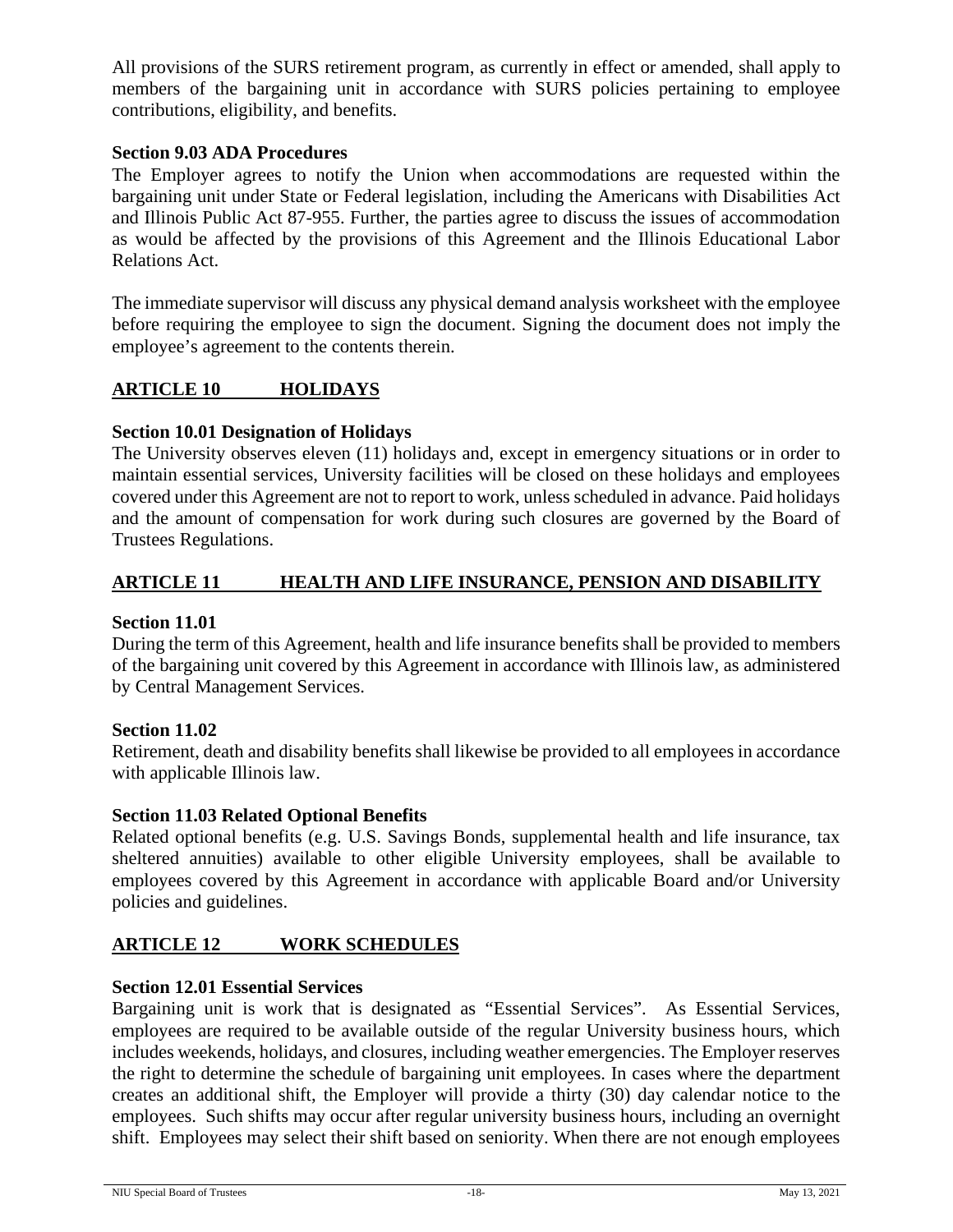that bid to a shift, scheduling will be made by the Employer based on inverse seniority of the bargaining unit employees. The number of positions per shift is at the discretion of the employer.

#### **Section 12.02 Shifts**

The need for Field Services support has evolved beyond daytime working hours of 8 a.m.-4:30 p.m. The duties of our team continue to expand into areas of support that are critical to NIU and external client services during the evening. We have multiple occasions weekly in which our services may be more efficiently provided from 4:30-11:00 p.m. or from a 3-11 p.m. shift for example. Some of our work is better performed beyond the "normal workday" as our NIU and external customers cannot have services impacted during their workday. Many academic and extracurricular events also take place during the evening for which technical support is needed but unavailable. Beyond our network needs, our team supports card-reading devices, surveillance systems and broadcast operations which often have technical support needs during the evening.

#### **Section 12.03 On Call**

This provision applies to instances in which a member is called backed by the Employer, or a designee, to perform work duties after the member left the workplace for his/her scheduled workday.

Normal working hours are 8:00 a.m. to 4:30 p.m., Monday through Friday. On-Call responsibilities start Friday 4:30 p.m. and goes until the following Friday 8 a.m. On-Call responsibilities then rotates to the next scheduled member at 4:30 p.m.

The On-Call schedule is created at the start of each calendar year by the IT Manager with input from the staff.

On-Call responsibilities will rotate through all members to ensure equal distribution. If needed, management will keep tally for even distribution of On-Call responsibilities.

On-Call callout will come from Messages left in Field Services Voice Mail Box.

On-Call member has thirty (30) minutes to respond when a message is left in the On-Call mailbox. 815-753-8060 or when contacted directly via any other means.

The on-call member that responds to the call-out, earns two (2) hours at 1.5x's the members hourly rate, beginning when member arrives at the office to get truck, parts, and tools, in response to the call out.

If call/callout goes past the two (2) hours, then time worked is accumulated in fifteen (15) minute increments.

Time worked stops being accumulated when the member is relieved by another resource, or when the service is restored.

For off campus work, travel time from the office to the worksite, and from the worksite to the office, are included in hours worked and are calculated as google maps fastest route drive times, with no stops in between.

If the situation demands additional members on site, the on-call member is responsible to find other available members to assist, and then call IT Manager for approval.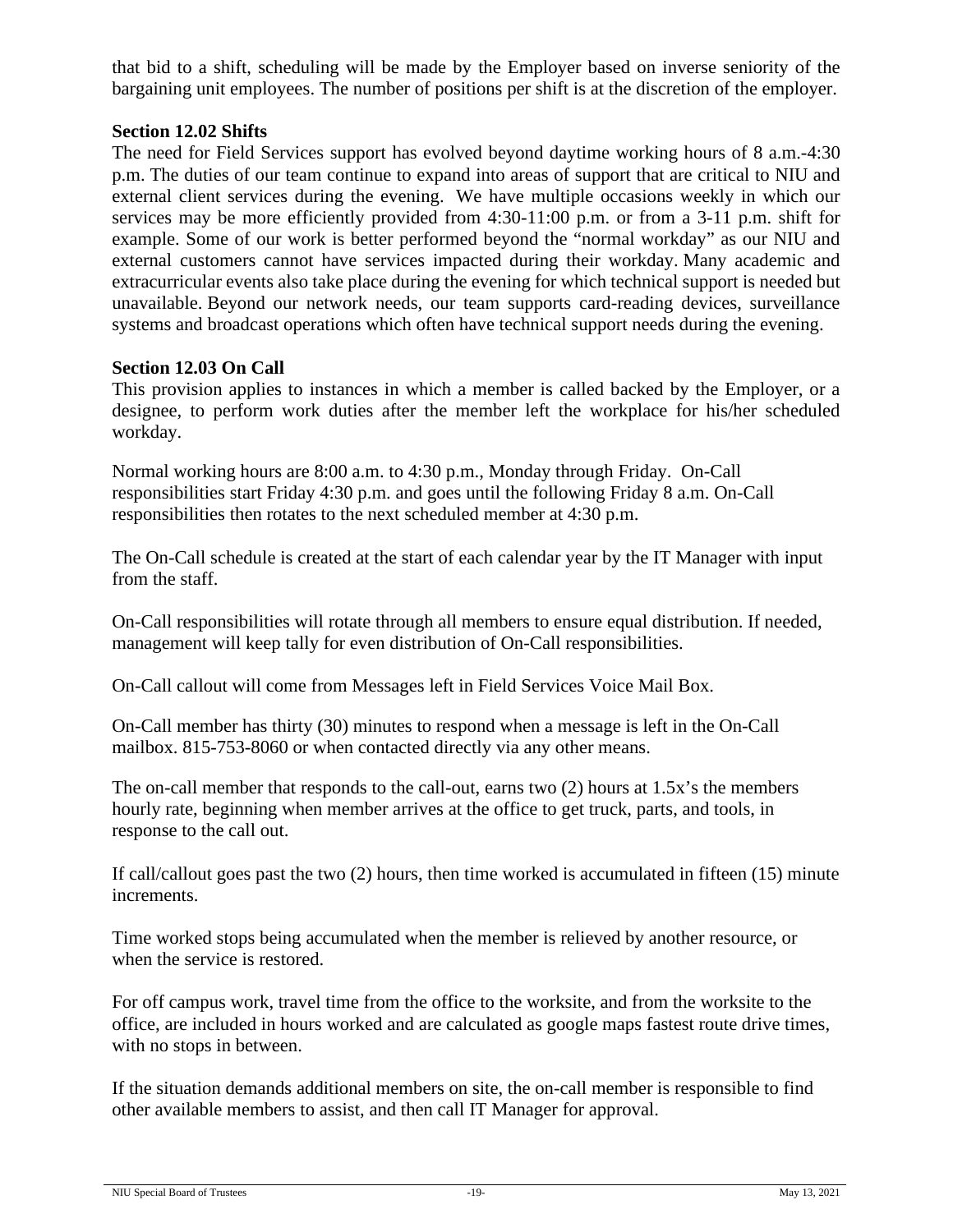Other additional members that have been approved by the manager, that are called-back, receive pay at 1.5x's the members hourly rate for actual time worked, starting when they arrive at office to get truck, parts, and tools.

# **Section 12.04 Rest Periods & Lunches**

Employees are permitted one (1) rest period, not to exceed fifteen (15) minutes during the first half of their work shift, one (1) unpaid lunch period not to exceed one (1) hour, and one (1) rest period not to exceed fifteen (15) minutes during the second half of their work shift. The rest periods are to be preceded and followed by extended work periods. Rest periods may not be combined with each other, with breaks periods, or not allowed to be used at the beginning or end of the workday. The Employer will determine the member's schedule for breaks and rest periods.

# **ARTICLE 13 LABOR MANAGEMENT CONFERENCES**

# **Section 13.01 Labor/Management Conference**

The Union and the Employer mutually agree that in the interest of efficient management and harmonious employee relations, it is desirable that meetings be held between Union representatives and Employer representatives. Such meetings may be requested at least five (5) days in advance by either party by placing in writing a request to the other for a "labor-management conference" and expressly providing the agenda for such meetings. Such meetings and locations shall be mutually agreed to before being held, and the purpose of any such meeting shall include but not be limited to:

- a) Discussing the implementation and general administration of this Agreement.
- b) Sharing general information of interest to the parties.

# **Section 13.02 Employee Attendance**

The Employer will allow two (2) employees in the bargaining unit to attend such conferences when scheduled. Attendance by the employee at the conferences during working hours shall be without loss of pay. However, the employees must give reasonable notice to the supervisor of the intended absence and the supervisor may only deny such time to satisfy the operating needs of the University.

# **ARTICLE 14 OVERTIME DISTRIBUTION AND EQUALIZATION**

#### **Section 14.01**

Overtime shall be distributed and offered as equally and impartially as possible among all eligible employees covered by this Agreement.

#### **Section 14.02**

Overtime shall be offered in accordance with seniority, the most senior employee having the least number of overtime hours being given first opportunity. If all employees available to work the overtime hours decline the opportunity, the Employer shall assign any mandatory overtime in reverse seniority order; the least senior employee who has not been previously directed by the Employer to work overtime shall be directed to work the hours until all needed employees have been required to work, at which time the process shall repeat itself.

#### **Section 14.03**

For the purpose of equalizing the distribution of overtime, an employee who is offered overtime but declines an overtime assignment shall be deemed to have worked the hours assigned. It is understood that no employee is relieved from the obligation to work overtime if operations require it. It is also understood that exceptions may be made in cases of emergency or if the IT Manager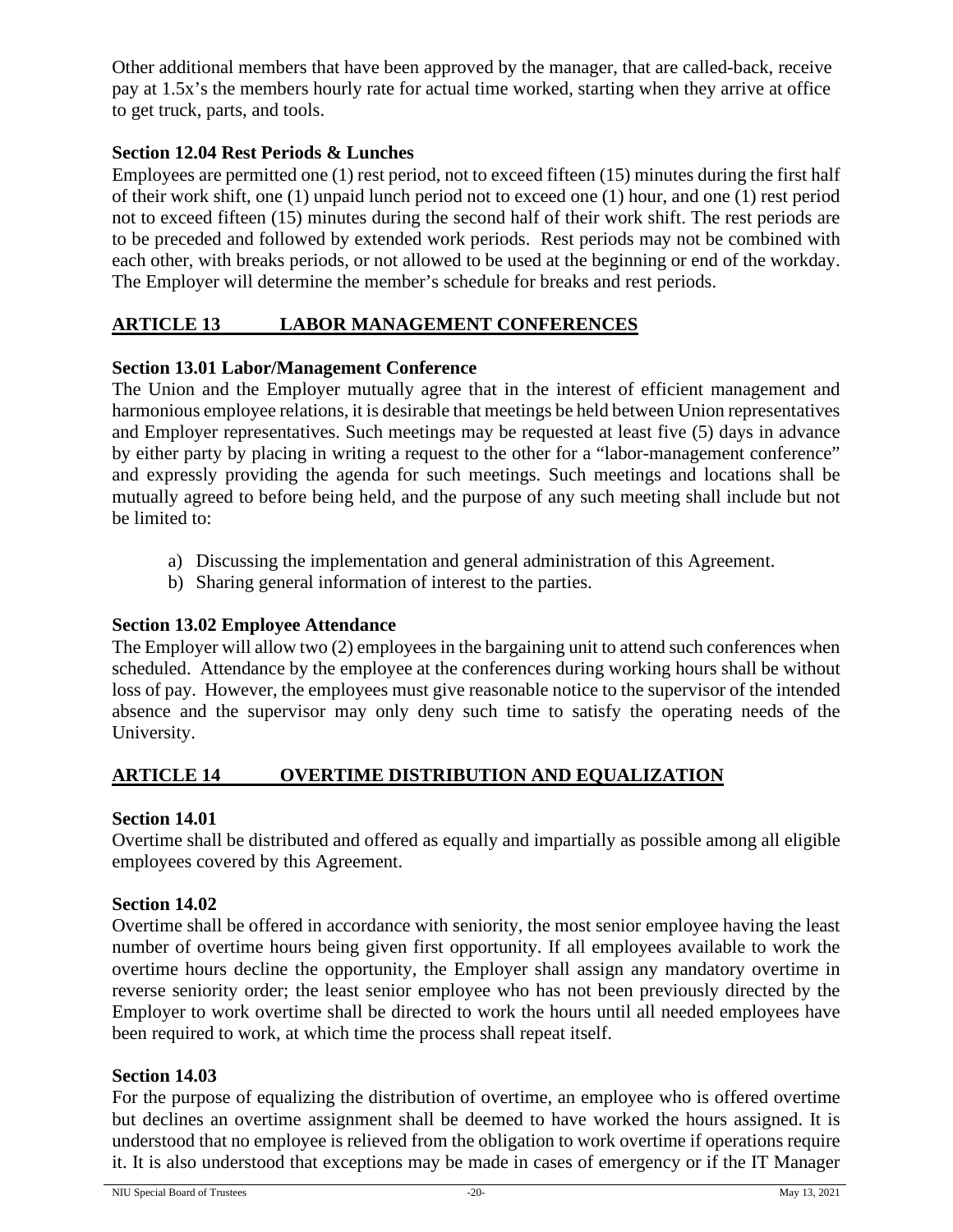or his/her representative determine that the senior eligible employee is not fully qualified to perform the work.

# **ARTICLE 15 SENIORITY**

## **Section 15.01 Seniority Definition**

Seniority pertains to length of service in a classification. The accrual and application of seniority shall be according to the seniority provisions of the State Universities Civil Service System Statute and Rules.

#### **Section 15.02 Seniority Lists**

The Employer will provide the Union, on request, the current seniority list, to be revised at least annually, showing each employee's seniority and relative position.

#### **ARTICLE 16 EMPLOYER TOOL & MATERIAL RESPONSIBILITY**

#### **Section 16.01 Employer's Tools**

Members of the bargaining unit shall be provided with all tools necessary to effectively and efficiently perform all functions of their classification and trade.

- a) Broken tools will be replaced by the Employer;
- b) Stolen tools will be replaced by the Employer pending the employee filing a theft report with the Northern Illinois University Department of Public Safety;
- c) Lost or misplaced tools may be replaced by the Employer pending the conditions and circumstances of such loss.

#### **Section 16.02 Appropriate Use of University Resources**

All parties recognize that employees are prohibited from using university resources for activities beyond assigned work duties assigned by supervisor. Examples include, but are not limited to, phone, fax, copier, meeting space, university email address, and office supplies.

#### **Section 16.03 Uniforms**

The Employer reserves the right to require the bargaining unit members to wear uniforms. Such uniforms will be provided by the Employer.

#### **Section 16.04 Identification**

Employees may be required to wear an identification badge. Such will be provided by the Employer.

# **ARTICLE 17 SAFETY**

#### **Section 17.01**

In order to have a safe place to work, the University agrees to comply with all state and federal laws concerning the safety of employees covered by this Agreement.

#### **Section 17.02**

The Employer agrees to provide a suitable place to eat and change clothes. It shall be heated in the winter and large enough to accommodate employees and their tools.

#### **Section 17.03 Employees Entering Residence Hall Non-Public Areas**

Employees who are assigned to make repairs in residence hall non-public areas must request an escort prior to entering a student-resident's private area. Bargaining unit members may not enter a private residential room without an escort, except during an emergency as determined by the IT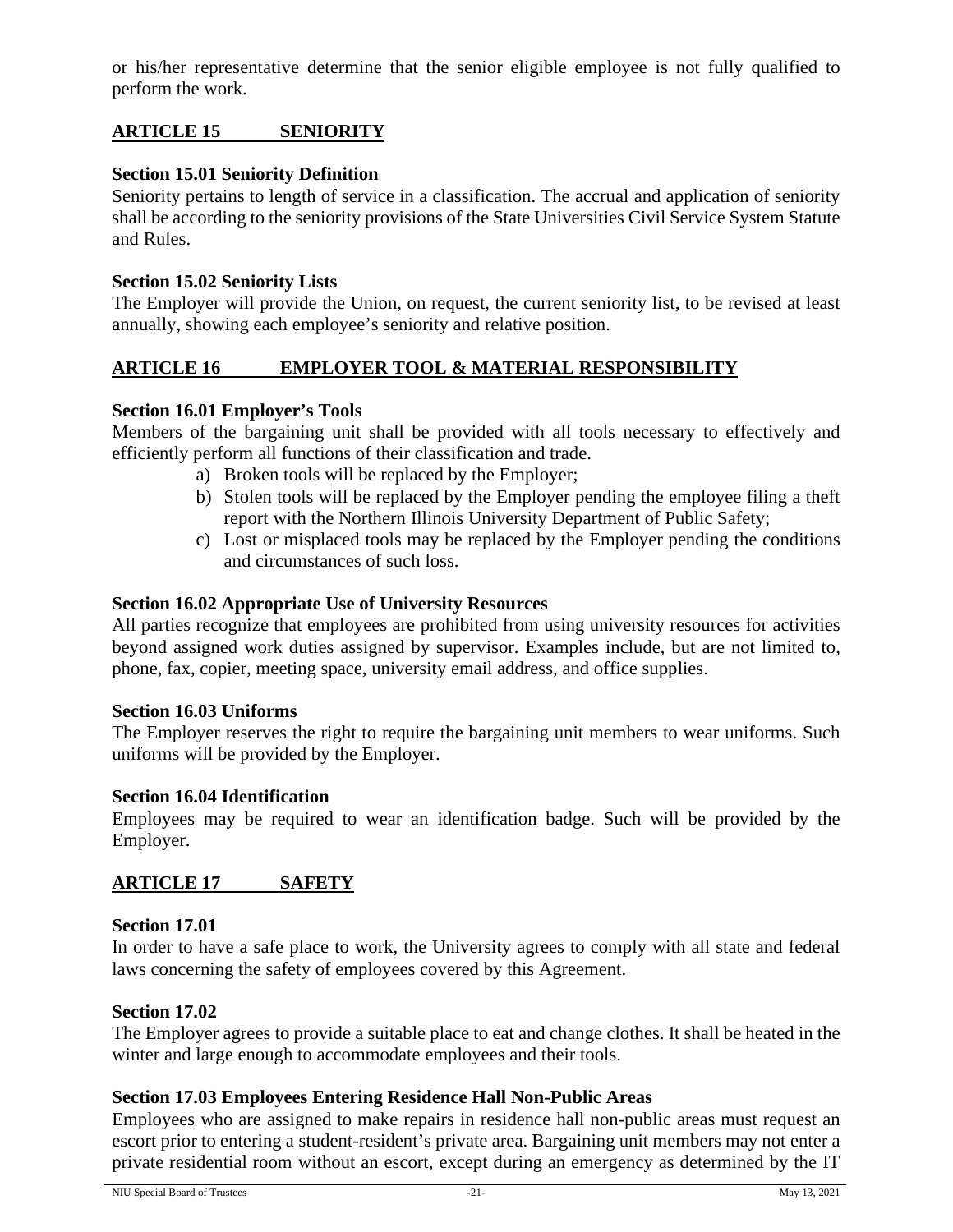Manager, or designee. When requested, the IT Manager is responsible for coordinating arrangements for an escort.

# **ARTICLE 18 PERIOD COVERED, STATUS DURING NEGOTIATIONS**

# **Section 18.01 Period Covered**

This Agreement shall take effect the first day of the pay period immediately after the date in which the NIU Board of Trustees approves this agreement. The agreement will be in effect for one (1) year from the effective date *[Example: if the NIU BOT approves this cba on 3/18/2021, the contract will take effect 4/01/2021 and expires on 3/31/2022].* 

# **Section 18.02 Commencement of Negotiations**

Either party desiring to change or terminate this Agreement must notify the other, in writing no sooner that ninety (90) days or later than sixty (60) days prior to the expiration date.

# **Section 18.03 Mutual Consent**

This Agreement shall be subject to change or supplement at any time by mutual consent of the parties hereto. Any such change or supplement agreed upon shall be reduced to writing, signed by the parties hereto, and submitted for approval to the International Office of the International Brotherhood of Electrical Workers and the Human Resource Services of Northern Illinois University.

# **ARTICLE 19 WAGES**

# **Section 19.01 Hourly Wages**

- a) The wage rates for all employees are listed in Appendix A. It is understood that wage progression will follow specified time intervals.
- b) It is understood and agreed that new employees may be hired at any of the rates indicated in Appendix A, consistent with their training, experience and other qualifications, as determined by the Employer. With the exception of the employee's first year of employment, such employee's wages shall progress in conformity with the periods and amounts shown in Appendix A.

# **ARTICLE 20 LIMITATIONS**

This Agreement shall not supersede:

- 1) Applicable Federal and State laws as such laws may become amended from time to time;
- 2) Rules of Federal and State agencies which have the force and effect of law; as such may be amended from time to time;
- 3) Board of Trustees Governing Policy, By-Laws and Regulations as such may be amended from time to time; except as expressly provided for in this Agreement;
- 4) Policies, procedures, and provisions of employment as established by Northern Illinois University as such may be amended from time to time; except as expressly provided for in this Agreement.

# **ARTICLE 21 PARTIAL INVALIDITY**

Should any provision of this agreement be determined by a court of competent jurisdiction to be contrary to law, such findings shall not invalidate any other provision of this Agreement, and they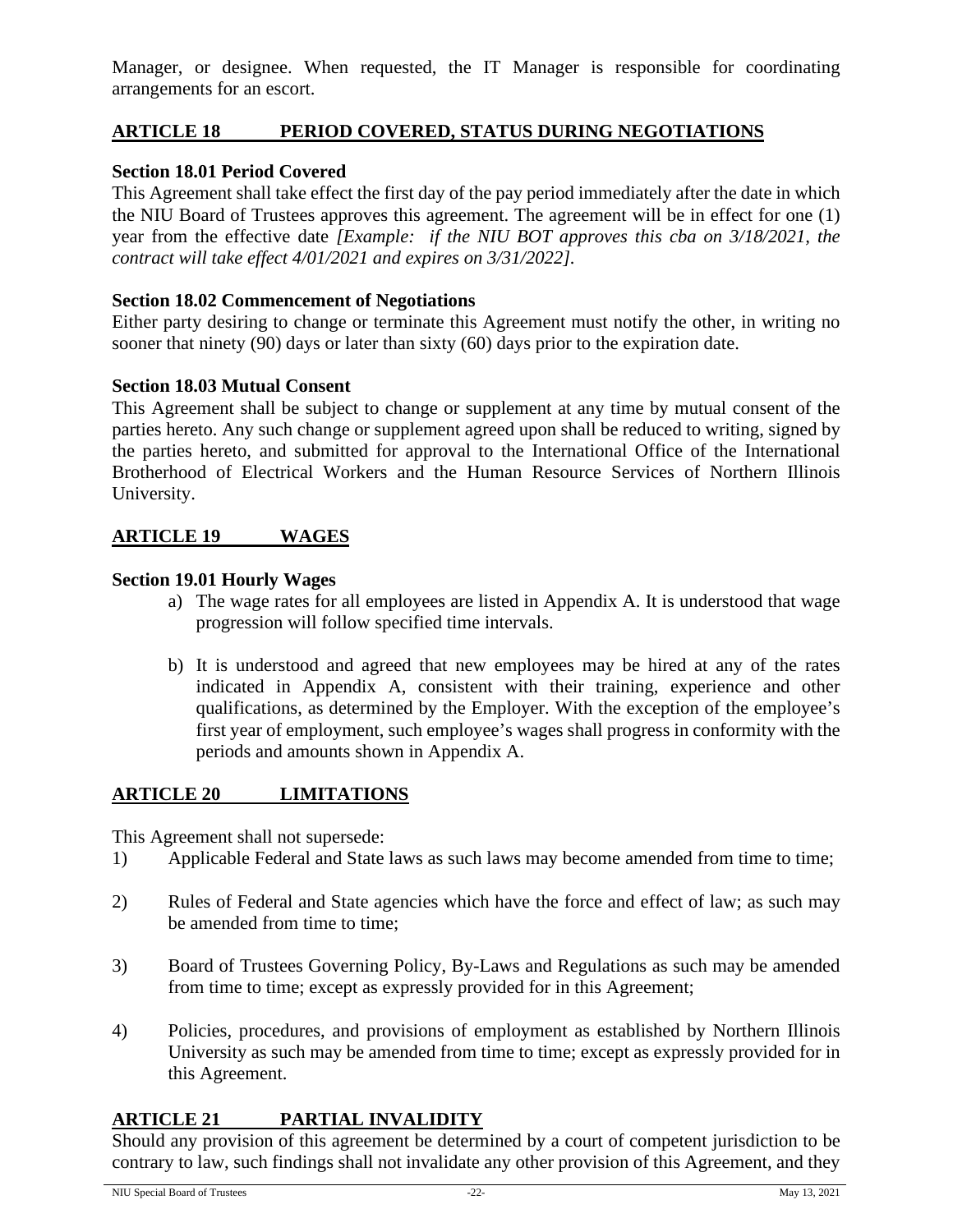shall remain in full force and effect. The parties shall attempt to renegotiate the invalidated provisions.

#### **ARTICLE 22 ZIPPER CLAUSE**

This Agreement constitutes the entire Agreement and understanding between the parties and supersedes all prior written and oral agreements, commitments and practices between the University, Union and employees. This Agreement expresses all obligations of, and restrictions imposed on each of the parties during the term of this Agreement. Except as specifically and expressly provided in this Agreement, neither party is required to negotiate any issue during the term of this Agreement. In accordance with the Illinois Educational Labor Relations Act and applicable law, nothing herein shall be deemed or otherwise construed as a waiver of the Union's right to bargain over any changes in working conditions that arise during the term of this Agreement. The employer shall not be obligated to negotiate with the union during the duration of this agreement with respect to any matter related to wages, hours, benefits, terms, and conditions of employment.

#### **SIGNATURES**

IN WITNESS WHEREOF: the parties hereto have executed this Agreement by their duly authorized officers and representatives this  $\frac{q\psi_0}{q}$  day of  $Mac\psi_0$ . 2021.

**UNION** 

Alan R. Golden Business Manager and Financial Secretary



April 8, 2021

Lonnie R. Stephenson, Int'l President Louine K. Stephenson, Int i Fresident<br>This approval does not make the<br>International a party to this agreement

**EMPLOYER** 

Vernese Edghill-Walden. (PhD.

Vice President for Academic Diversity. Equity and Inclusion and Interim Chief Human Resources, Officer

Jesse Perez, EdD. Director, Labor Relations Chief Negotiator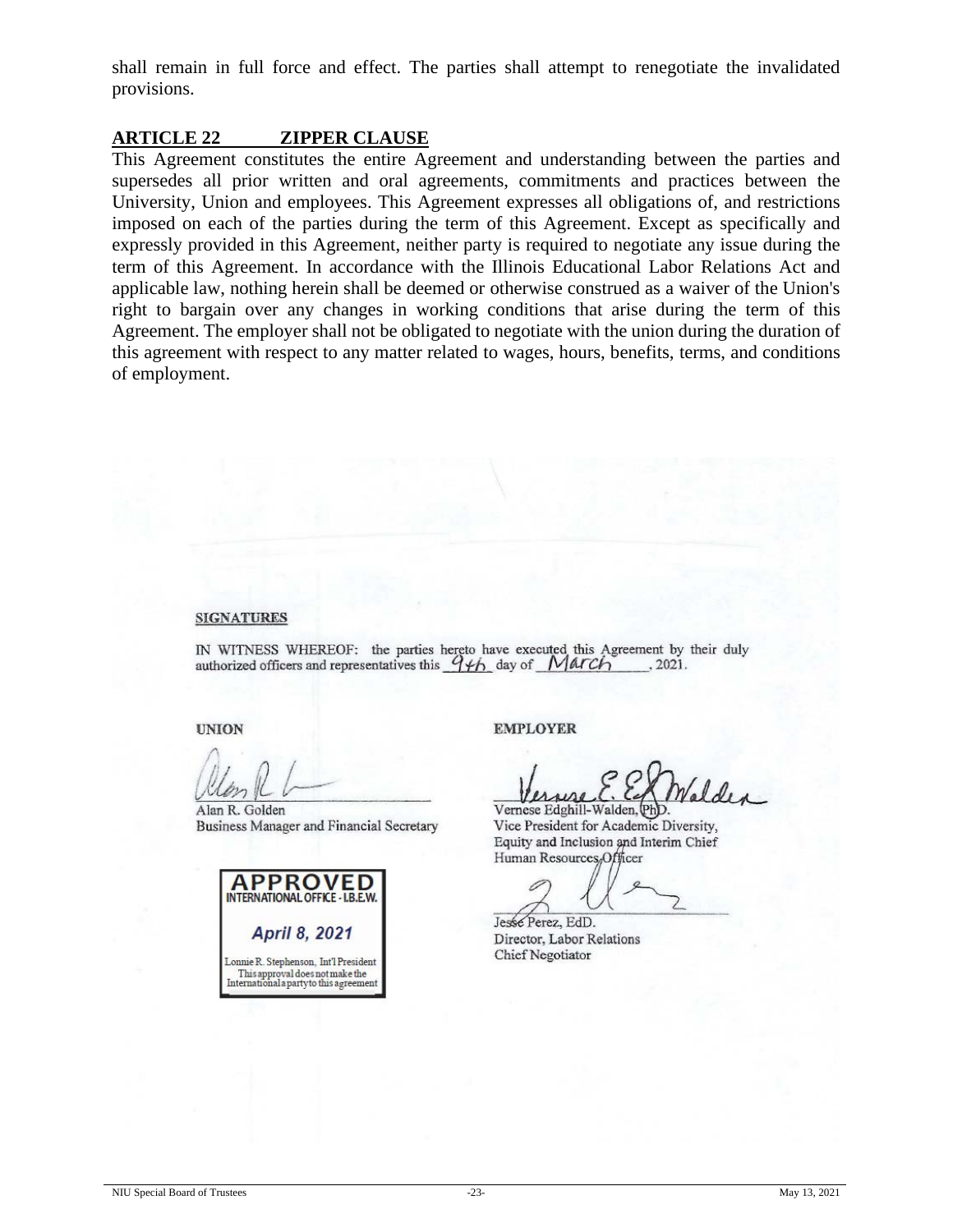# **APPENDEX A WAGES**

The start rate for each classification is as follows:

| Field Service Tech |     | \$22.50 |
|--------------------|-----|---------|
| Field Service Tech | -11 | \$26.00 |
| Field Service Tech | Ш   | \$27.50 |
| Field Service Tech | TV. | \$28.00 |

Note: on this one (1) year agreement, members are not eligible for any campus wide wage increases for the duration of this cba.